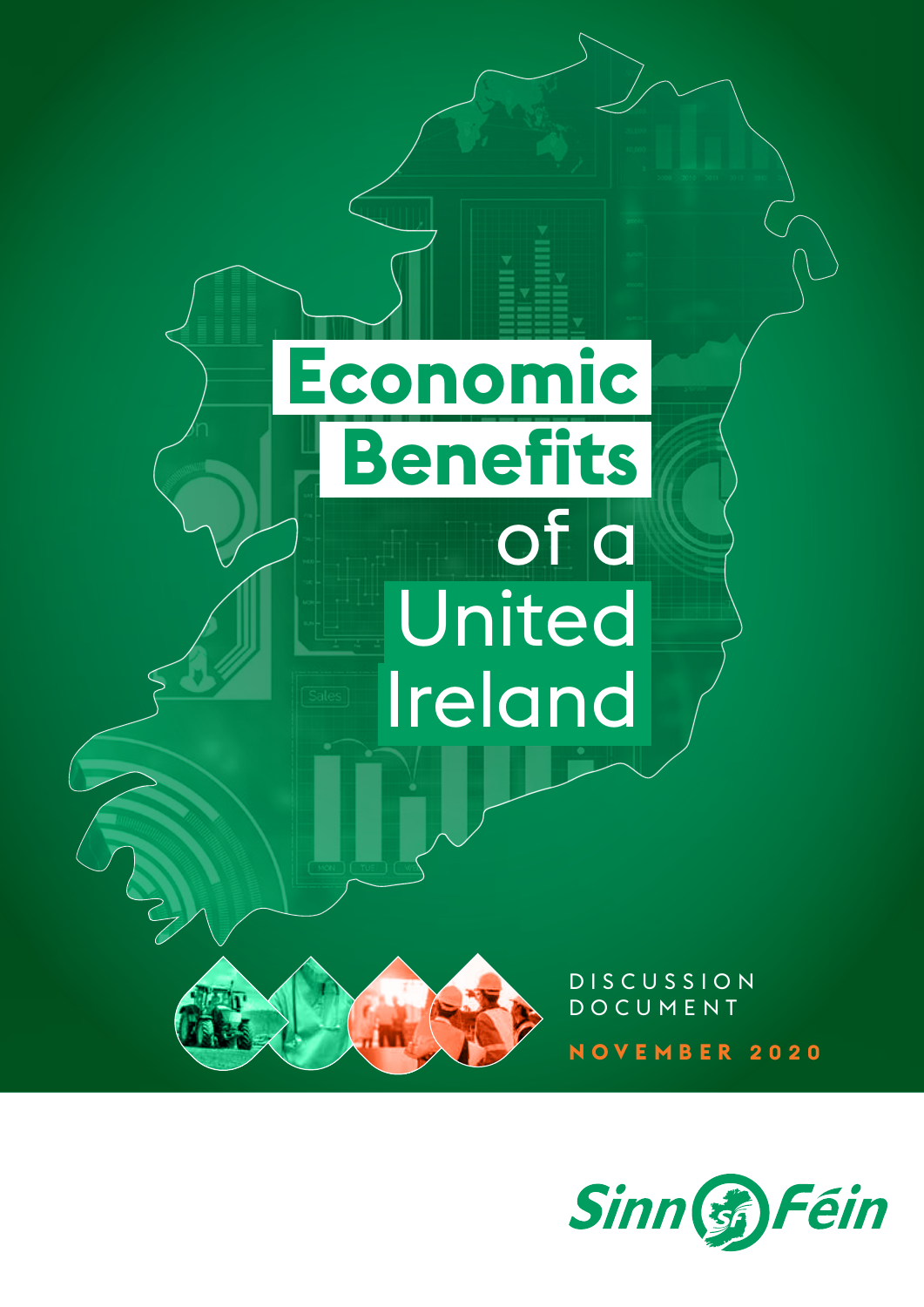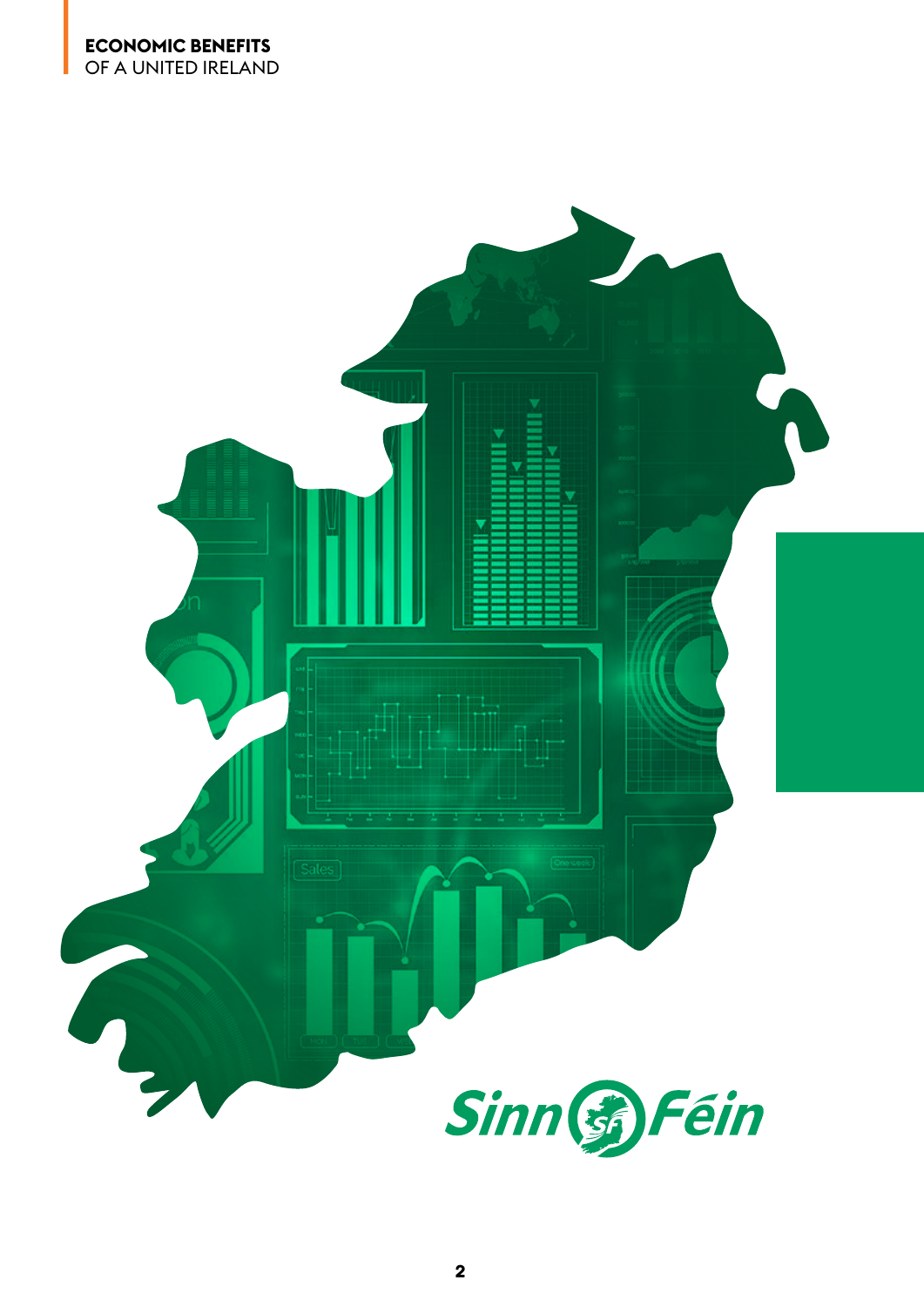# **CONTENTS**

| Cost of partition - a democratic deficit that stunts economic development 8                |  |
|--------------------------------------------------------------------------------------------|--|
| <b>Benefit of United Ireland</b> - decision making by locally elected representatives      |  |
| and bespoke macroeconomic planning                                                         |  |
| <b>Cost of partition</b> - a peripheral border region at the expense of the whole island's |  |
|                                                                                            |  |
| <b>Benefit of United Ireland</b> - coordinated economic development resulting in           |  |
| greater investment, more employment and higher tax revenues                                |  |
|                                                                                            |  |
| <b>Benefit of United Ireland</b> - full EU membership for the whole island                 |  |
|                                                                                            |  |
| <b>Benefit of United Ireland</b> – maximise potential of the green economy                 |  |
|                                                                                            |  |
|                                                                                            |  |
|                                                                                            |  |

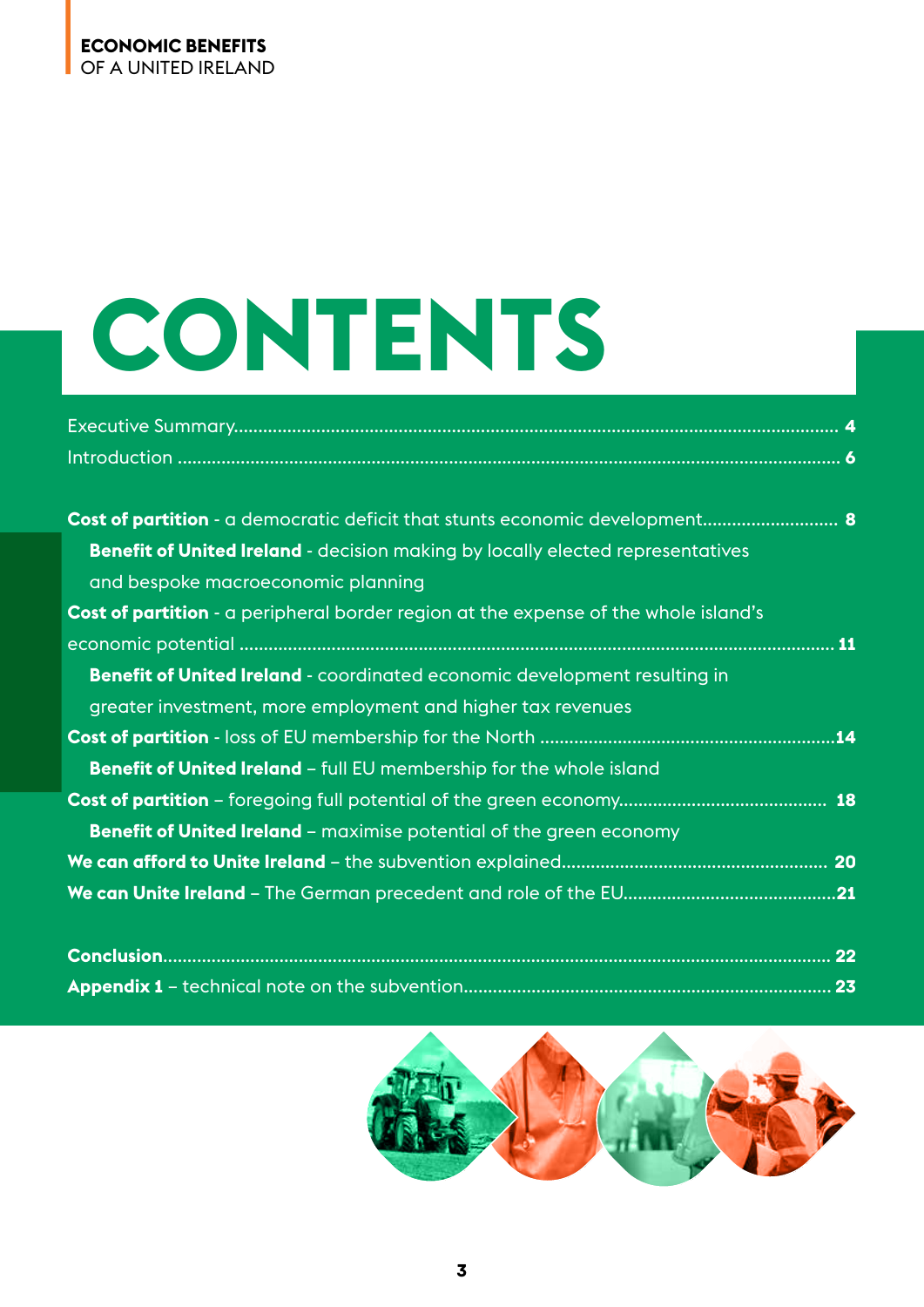# **EXECUTIVE SUMMARY**

### PARTITION.

- THE HUMAN, ECONOMIC AND SOCIAL COSTS OF THAT DISASTROUS DECISION HAVE BEEN IMMENSE.
- UNITY MAKES SENSE AND WILL CREATE NEW OPPORTUNITIES AND NEW PROSPERITY FOR ALL THE PEOPLE OF THE ISLAND OF IRELAND.

Partition sustains many of the problems besetting the people of Ireland. It is also a symptom of these problems. British rule in Ireland and the denial to the people of Ireland of our right to self-government remains at the core of our divisions and difficulties. The human, economic and social costs of British rule and the disastrous decision to partition Ireland have been immense.

This document is a contribution to the ongoing and exciting debate around a United Ireland. The right of the people of Ireland to national self-determination and independence from British domination is an age old struggle. The threat of Brexit, and more recently Covid-19, to the island has revived discussion and introduced fresh urgency to this debate.

Partition is a manifestation of British involvement in Irish affairs. It was imposed in 1921 following the Government of Ireland Act 1920. Part of its purpose was to facilitate British control over a part of the island and to prevent the emergence of a truly national Republic.

This document examines in particular the economic cost of partition. It also looks at the benefits of Unity. Having control of our own economic levers is one of the most fundamental advantages that will accrue from reunification.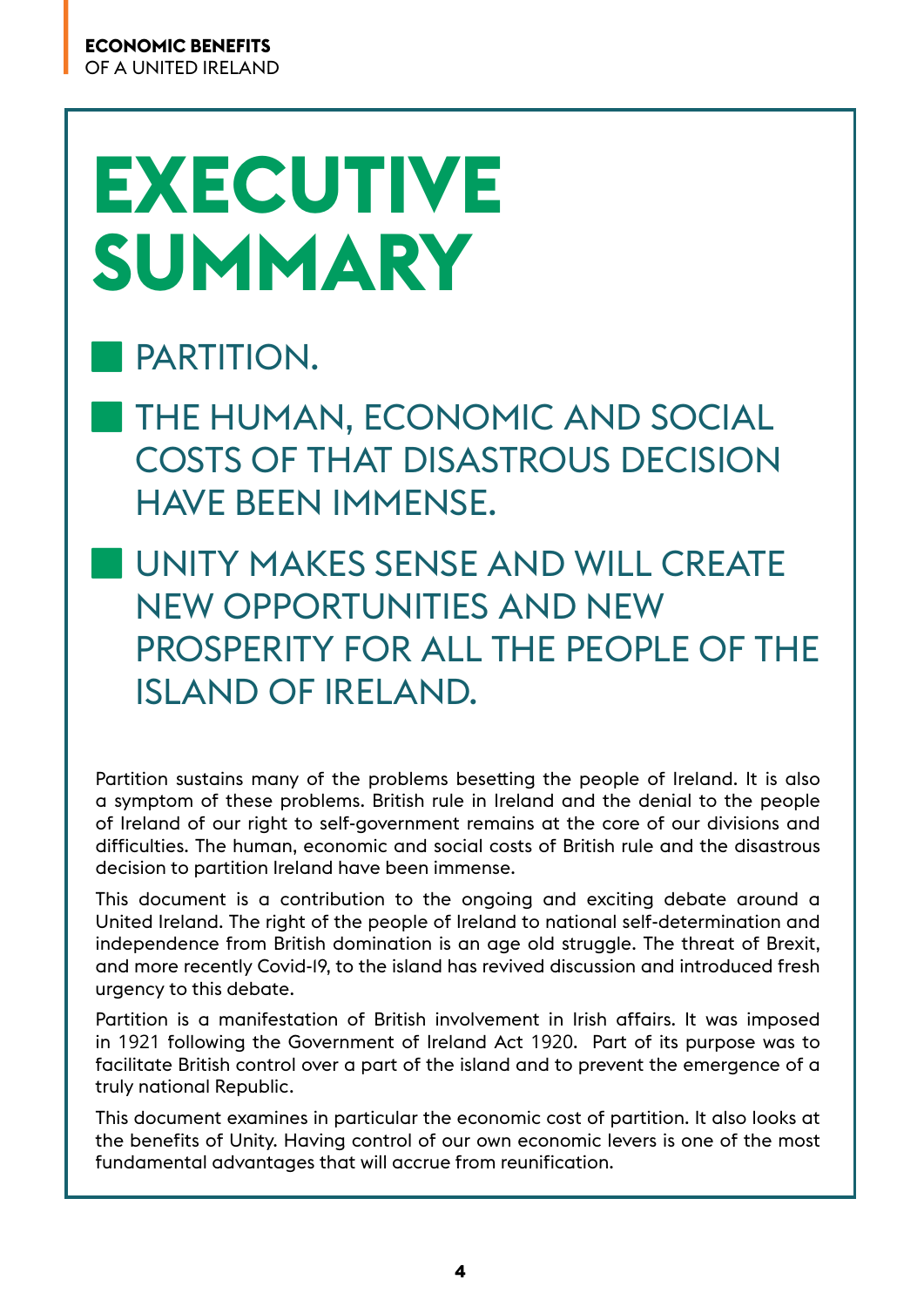Even the political institutions established by the Good Friday Agreement are denied access to economic power by successive London Governments. They retain that control.

This has profoundly undermined its economic performance and impacted adversely on the economy of the southern state.

The North is the slowest growing economy on these islands. The labour market is characterised by jobs that are lower-paid and less secure than in the Irish state or in Britain. Some 20% of workers earn less than a basic living wage.

Since partition the border corridor has effectively been resigned to 'periphery' status limiting the economic potential of a significant section of our island and therefore of the whole island economy also.

The threat posed by Brexit, allied to the economic crisis created by Covid-19, has created significant new challenges.

A United Ireland offers the best opportunity to tackle these issues in a way that can economically advantage the people of the island of Ireland. Unity makes sense and will create new opportunities and new prosperity for all the people of the island of Ireland.

 The Irish Government has a duty and a constitutional obligation to make preparations for Unity; to examine the economic arguments; the cultural and social dimensions; the political dynamics. The debacle arising from the Brexit chaos is evidence that you need to plan for the future.

Irish reunification would allow for more coordinated and strategic economic development across the island and especially within the border region, attracting more investment, improved productivity, and with it enhanced essential infrastructure. In turn, this offers significant economic benefits across the island of Ireland, by way of public revenue returns, overall increases in output, and boosts in higher-skilled employment.

Sinn Féin's approach to the EU is one of critical engagement: those things that are in the interests of the Irish people, we support and seek to further; those things that are not, we oppose and campaign to change. In April 2017 the EU asserted that in the event of Irish reunification the North would automatically re-enter the European Union.

This paper also exposes the myths around the question of the British subvention to the North and effectively challenges the existing narrative which claims that the subvention amounts to £10bn, that the Irish State cannot afford the North, and that a United Ireland is not economically viable.

None of these myths stand up to scrutiny.

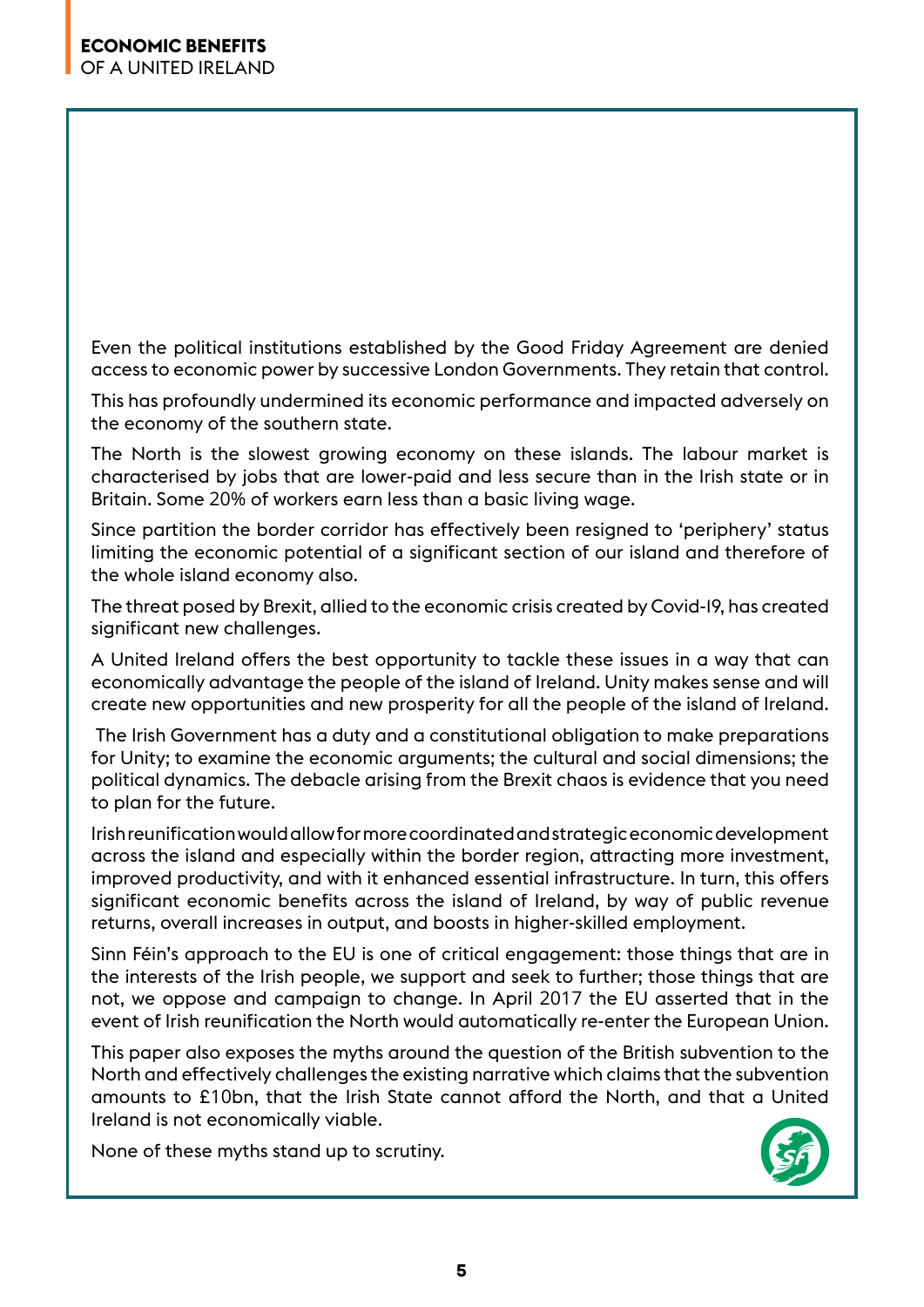# **Introduction**

This document is a contribution to the ongoing and exciting debate around a United Ireland. While this is an age-old debate the threats of Brexit and more recently Covid-19 to the island has revived discussion and introduced fresh urgency.

As we approach 100 years of partition we know all too well that the human and social costs have been enormous and tragic. This document focuses on the economic costs including the democratic deficit. Brexit too has huge implications for the economy of this island.

This document points to the benefits of a United Ireland including decision making by locally elected representatives and bespoke macroeconomic economic development resulting in greater investment, more employment and higher potential tax revenues - and full membership for the whole island.

The document examines public finance and expenditure statistics demonstrating that we can afford to Unite Ireland. And it considers the precedent of German re-unification and the role the EU can play in successfully reuniting Ireland.

In 1998, one of the achievements in the negotiations leading to the Good Friday Agreement was securing a referendum on unity.

In the Constitutional Issues section of the Agreement, it states that " ...it is for the people of the island of Ireland alone, by agreement between the two parts respectively and without external impediment, to exercise

their right of self-determination on the basis of consent, freely and concurrently given, North and South, to bring about a united Ireland ..."

The Irish and British governments also accept that the result of the referendum "will be a binding obligation" on them "to introduce and support in their respective parliaments legislation to give effect to that wish."

But the future is not about a single stepchange in which we go to bed one night in a partitioned Ireland and the next morning wake up in a united Ireland. It's all about process: discussion, reconciliation, transition and transformation.

It's about agreeing how we will organise and share our future. It's about recognising that Ireland is home to many traditions and cultural and ethnic backgrounds. In particular it is home to the unionist people of the North.

All our people deserve a modern Ireland based upon equality and respect; in which the civil and religious liberties of everyone are protected; and, where all traditions and identities, including those who are British, Irish, or from other places are protected under the law.

The Irish Government has a duty and a constitutional obligation to make preparations for Unity; to examine the economic arguments; the cultural and social dimensions; the political dynamics. The debacle arising from Brexit is evidence that you need to plan for the future.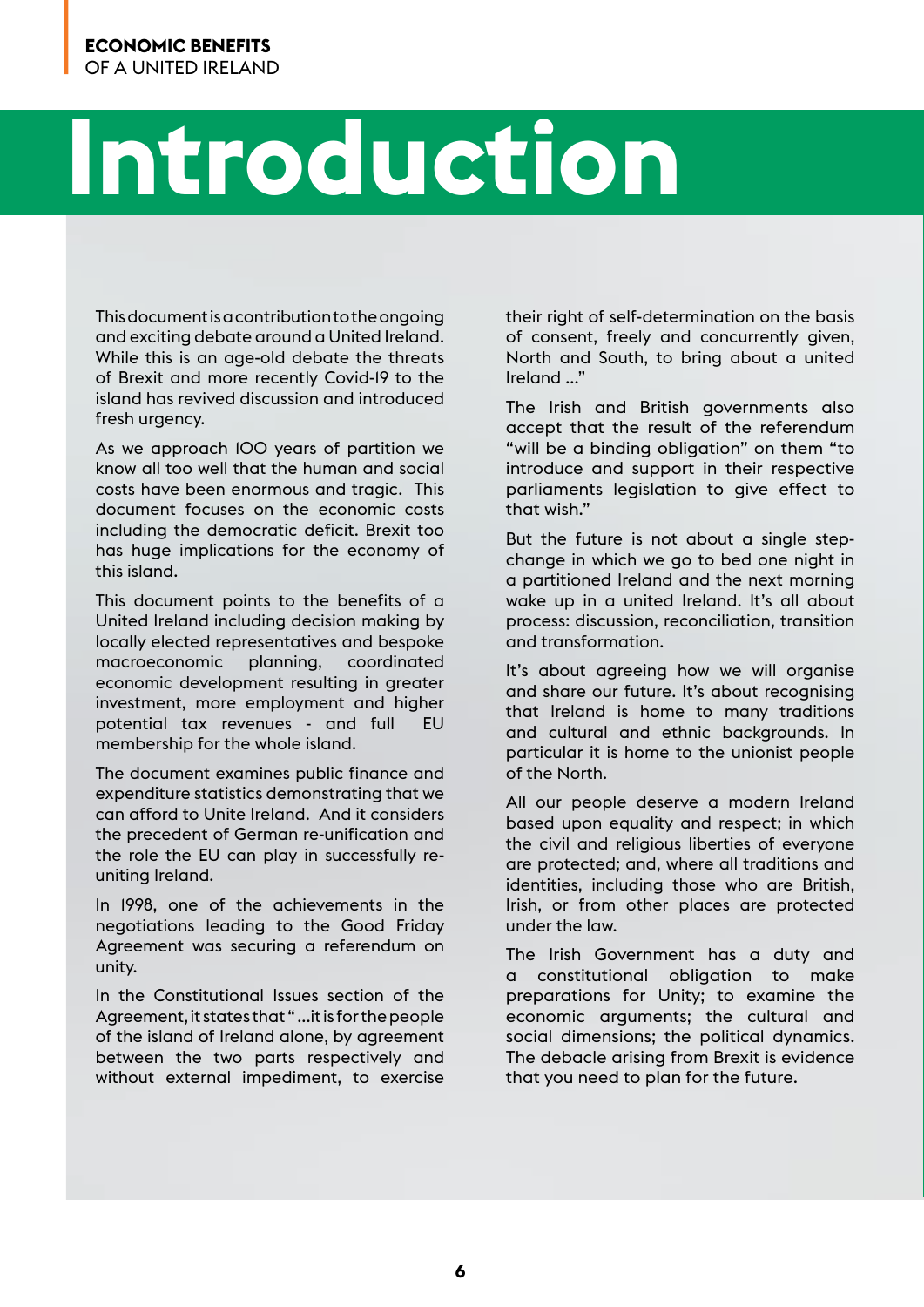#### **IN OUR VIEW WHAT IS REQUIRED IS:**

- **The full implementation of the Good Friday Agreement including the all-island institutions**
- **The establishment of a Joint Oireachtas Committee on Irish Unity**
- **The setting up of an all-island representative Citizens' Assembly or appropriate forum to discuss and plan for Irish Unity**
- **The shared island unit proposed by the Irish Government in its Programme** 2020 **must be properly funded, staffed and with clear and public objectives and guidelines.**
- **The government must Publish a White Paper on Irish Unity**
- **And it must secure a referendum, north and south, on Irish Unity as established under the Good Friday Agreement.**

**PEARSE DOHERTY** TD Sinn Féin spokesperson on Finance

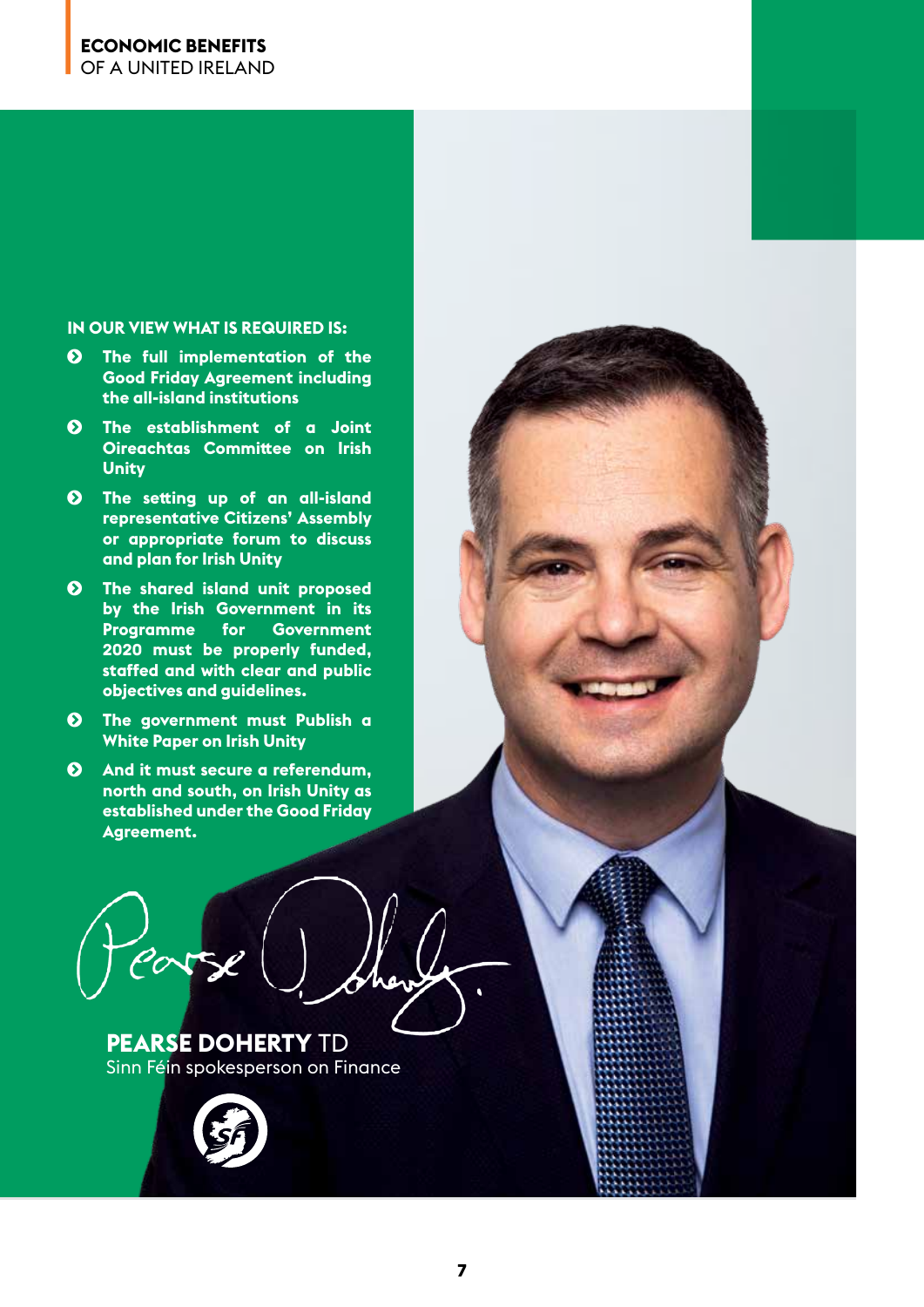# **COST OF PARTITION** – a democratic deficit that stunts economic development



### **BENEFIT OF UNITED IRELAND** – DECISION MAKING BY LOCALLY ELECTED REPRESENTATIVES AND BESPOKE MACROECONOMIC PLANNING

The London government retains control over economic policy in the North. It exercises this in its own interests. These powers and fiscal instruments are enjoyed by all other high income economies in the EU and beyond. These include the power to alter taxation rates, introduce new taxes to achieve locally informed and relevant economic policy objectives, and borrow from international markets to invest in infrastructure and skills. The exercise of these powers is an essential and fundamental function of government.

Where citizens in Limerick or Donegal can lobby the Irish government directly through their TDs for increased investment or a change to tax policy (or more directly, their TDs may be members of government), citizens in Antrim or Armagh must hope that a Tory or Labour government in Britain, with no mandate in the North makes economic policy in line with the needs of Newry, Ballymena and Omagh.

The economic impact of this relationship on the North of Ireland is clear, and decidedly negative. The North is the slowest growing economy on these islands<sup>1</sup>, and teetered towards recession in 2018 even as the British and southern Irish economies grew. Moreover, GDP per head in the North is just

80% of British output per citizen<sup>2</sup>. As for pay, there is a greater number of low paid jobs in the North than in any region in Britain, and wages in these jobs are also the lowest of any region<sup>3</sup>.

<sup>1</sup>  https://www.nisra.gov.uk/statistics/economic-output-statistics/gross-value-added

<sup>2</sup>  https://www.nisra.gov.uk/statistics/economic-output-statistics/gross-value-added

<sup>3</sup>  https://www.nisra.gov.uk/system/files/statistics/NI-ASHE-Bulletin-2019-3-Low-Pay-Analysis.pdf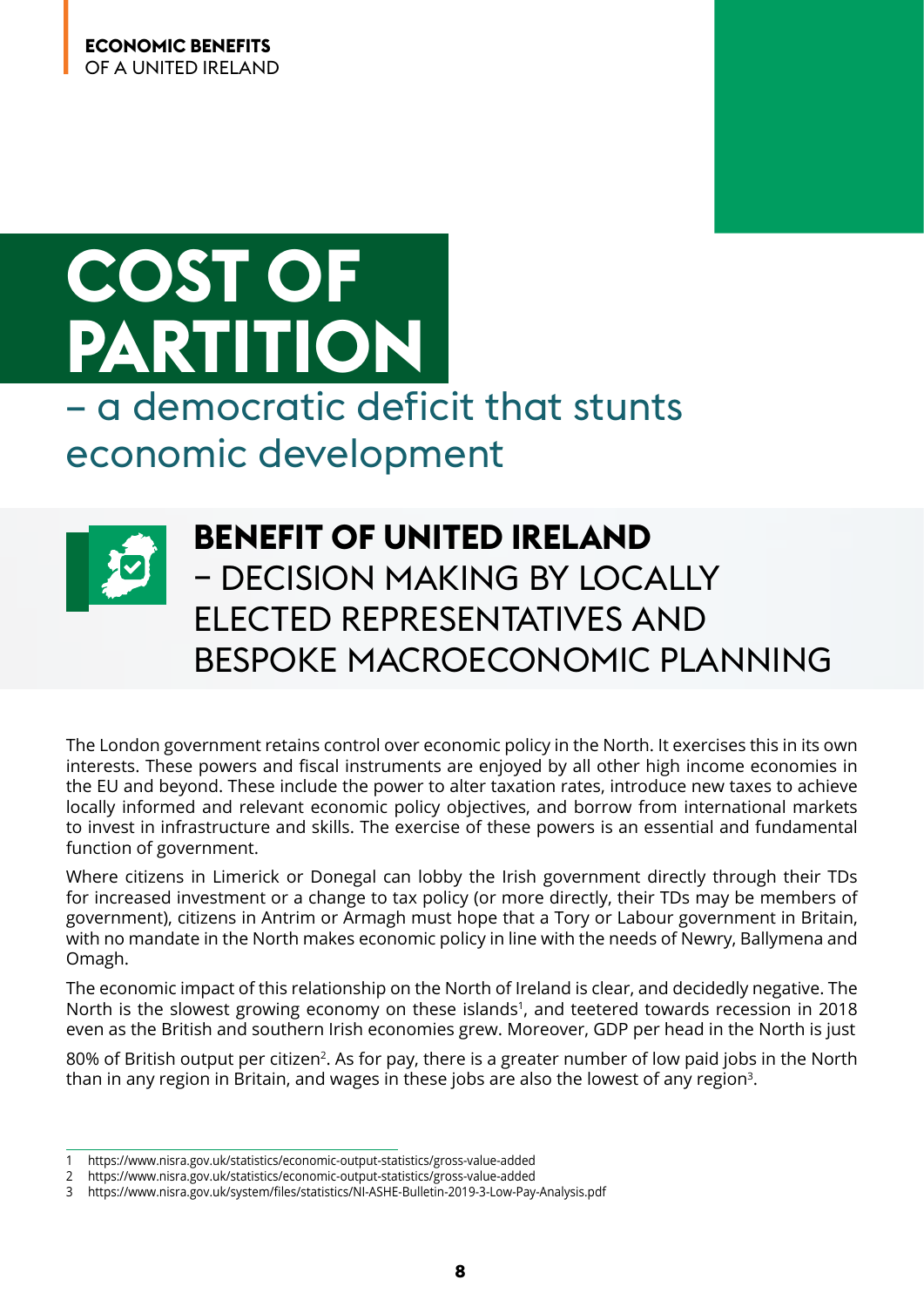### OUTPUT PER CAPITA IN IRELAND AND BRITAIN, 2018

| England                 | £32,857 |
|-------------------------|---------|
| Scotland                | £29,660 |
| Wales                   | £23,866 |
| North of Ireland        | £25,981 |
| South of Ireland (GNI*) | €40,637 |

#### **Sources:**

https://www.cso.ie/en/releasesandpublications/in/nie/in-mgnicp/ **- 2018 GNI\***

**2018 population in Ireland -** https://www.-cso.ie/en/releasesandpublications/er/pme/populationandmigrationestimatesapril2018/#:~:text=The%20combined%20effect%20of%20natural,4.86%20million%20in%20April%202018. https://www.ons.gov.uk/economy/grossdomesticproductgdp/bulletins/regionaleconomicactivitybygrossdomesticproductuk/ 1998to2018 **- 2018 GDP per capita Britain & North**

Gross capital formation (the total stock of private and public capital assets, and an important measure of investment), is very low in the North. As of 2016 it stood at just 14.3% of total GDP4, a figure well behind the rest of Ireland, Britain, comparable small developed states, and many developing states around the world<sup>5</sup>.

The labour market in the North is characterised by jobs that are lower-paid and less secure than anywhere else in Ireland or Britain<sup>6</sup>. Some 20% of workers earn less than a basic living wage<sup>7</sup>. As of 2016, 14% of households in the North were workless<sup>8</sup> and the employment rate sat at 72%, some 4 percentage points below the British average<sup>9</sup>. The looming jobs crisis sparked by COVID-19 will intensify this poor employment picture. As of August 2020, more than one in three workers (36%) in the North were either unemployed, furloughed, or in receipt of self-employed income support scheme (UUEPC, 2020a<sup>10</sup>).

<sup>4</sup>  https://www.nisra.gov.uk/sites/nisra.gov.uk/files/publications/NI-Economic-Accounts-Project-2016-experimental-results.pdf

<sup>5</sup>  https://data.worldbank.org/indicator/NE.GDI.FTOT.ZS

<sup>6</sup>  https://www.nisra.gov.uk/statistics/labour-market-and-social-welfare/annual-survey-hours-and-earnings

<sup>7</sup>  Decent Work in Northern Ireland: The challenge of insecurity and low pay, Lisa Wilson (NERI), 2017

<sup>8</sup>  Poverty in Northern Ireland, 2018, Joseph Rowntree Foundation Briefing - https://www.jrf.org.uk/report/poverty-northern-ireland-2018

<sup>9</sup>  https://www.ons.gov.uk/employmentandlabourmarket/peopleinwork/employmentandemployeetypes/timeseries/lf5z/lms - ONS Employment Rate Statistics

<sup>10</sup> https://www.ulster.ac.uk/\_\_data/assets/pdf\_file/0017/614132/UUEPC-Pathways-to-Recovery-after-Covid19-Paper-3-\_05082020.pdf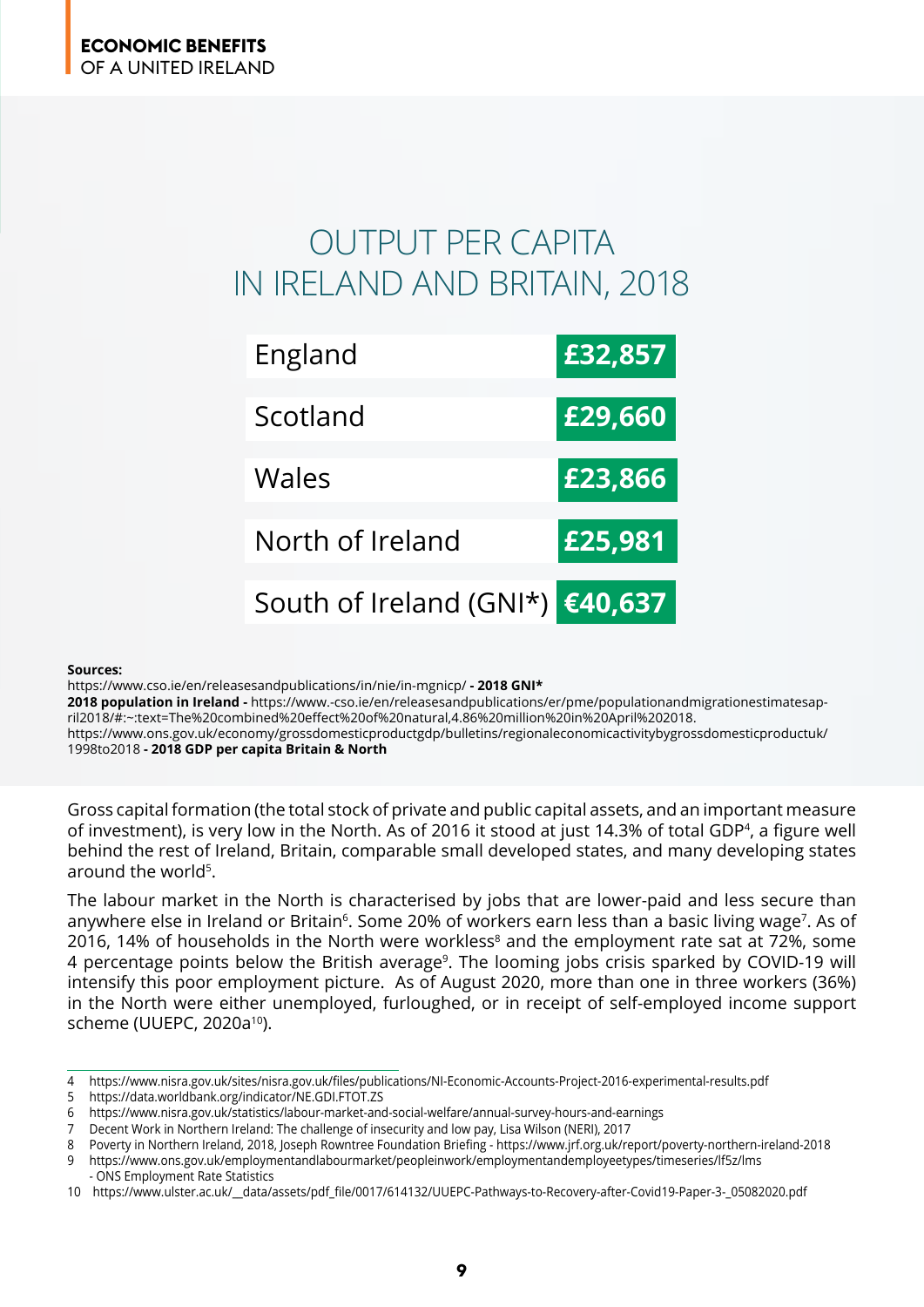It is recognised that having decisions taken in Westminster has been to the economic detriment of the North. In the late 2000s, both Scotland and Wales undertook wide-ranging reviews of their lack of economic powers. In Scotland, the Calman Commission explicitly recommended that Scotland should be given the power to borrow-and-invest, that major taxes such as income tax should be devolved (under special arrangement), and that the Scottish Parliament should be allowed to create its own taxes to be applied to Scotland only. The Holtham Commission in Wales produced similar conclusions. It found that "restricting the [Welsh] Assembly Government's ability to manage its economic affairs ultimately undermines its direct accountability to Welsh citizens"<sup>11</sup>, and also advocated for Welsh representatives to be granted significantly more ambitious borrowing and taxation powers.

No Commission was held in respect of the North. However, the OECD categorised the North as essentially 'peripheral with respect to its political influence' on Westminster for innovation-related policies12.

The conclusions from these Commissions are supported by the academic literature on the issue.

Rodriquez-Pose & Gill (2005) found that more localised "decision-making can increase transparency and accountability by reducing the distance between politicians and their electorates"<sup>13</sup>. Moreover, they see a clear 'economic dividend' that arises when local political administrations have access to levers to tailor their own economic policies.

What these findings tell us is that decision making powers within a new all-island economic model would be more responsive, more effective, and more in line with the policy needs of people and the economy.

In a united Ireland the political representatives elected by the people, upon whom their decisions impact, will have full access to borrowing, taxation, and investment powers. It would allow for the development of bespoke localised macroeconomic strategy that could target the growth of key high value-added industries to deliver more and better jobs. Economists have pointed towards a growth in good jobs with higher wages that can be delivered through Irish reunification.14 Better quality, more secure jobs that pay more and create more value in the economy improve living standards and create more demand in the economy, and where aggregate demand rises, so too does employment as a general rule and the potential tax revenues raised.

13 p409

<sup>11</sup> Westminster Library & Research Service Note, SN/EP/6288

<sup>12</sup> https://www.oecd.org/cfe/regional-policy/The\_case\_of\_Ireland-Northern-Ireland.pdf - page 22

<sup>14</sup> Paul Gosling, Ten Year Plan for A New Ireland, 2018, p59-63 - http://www.paulgosling.net/wp-content/uploads/2018/10/ THE-TEN-YEAR-PLAN-FOR-A-NEW-IRELAND-v10.pdf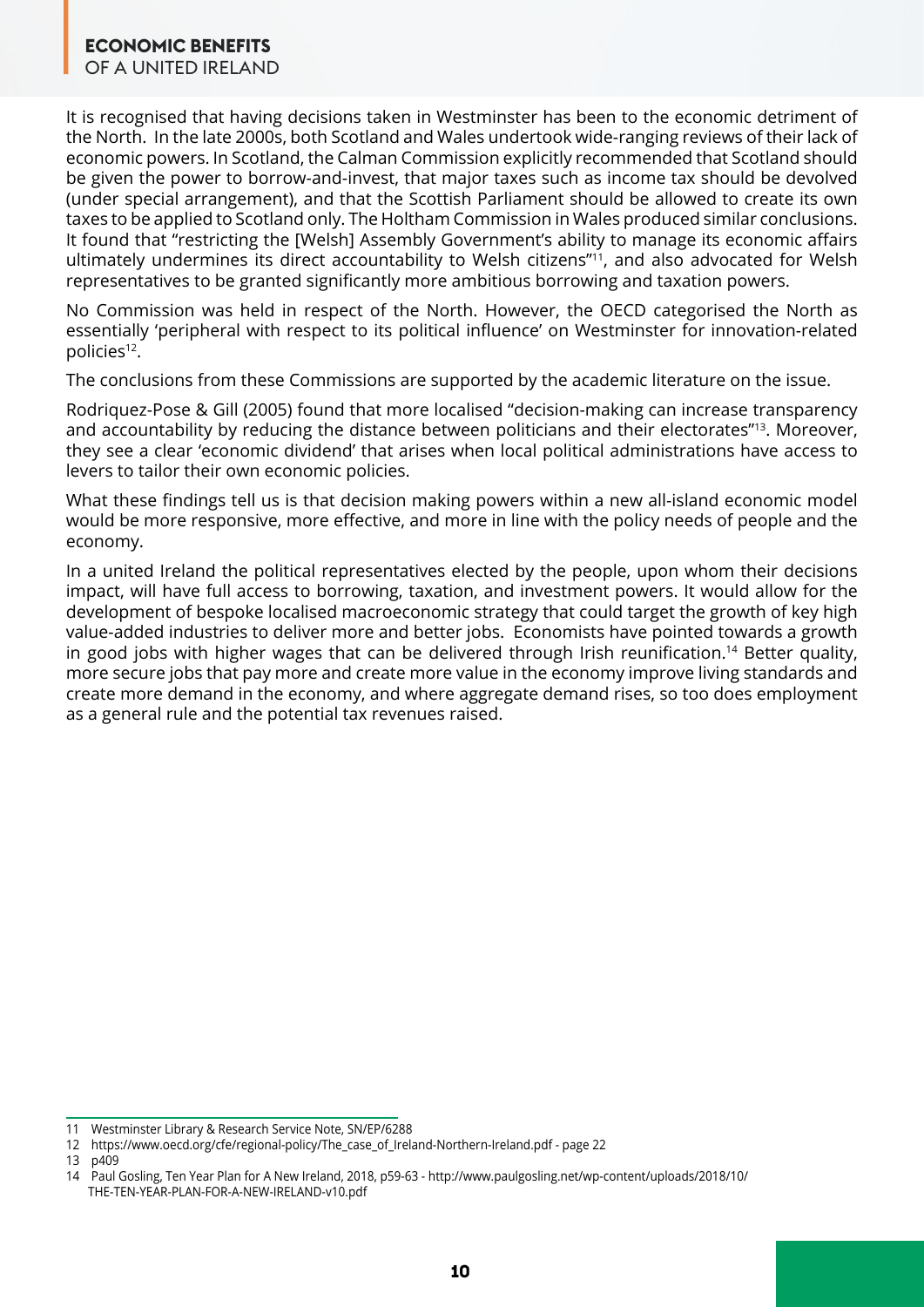# **COST OF PARTITION**

– a peripheral border region at the expense of the whole island's economic potential



### **BENEFIT OF UNITED IRELAND**

– COORDINATED ECONOMIC DEVELOPMENT RESULTING IN GREATER INVESTMENT, MORE EMPLOYMENT AND HIGHER POTENTIAL TAX REVENUES

Since partition the border corridor has effectively been consigned to 'periphery' status limiting the economic potential of a significant section of our island and therefore of the whole island economy.

In the Irish State, the border region covers Donegal, Sligo and Leitrim, across to Louth through Cavan and Monaghan. Measured in Gross Value Added per capita, productivity in the southern border region is just 54% of the island average, and just 61% of the average of high-income European economies (EU-15)<sup>15</sup>.

In the North the border region takes in Derry and Strabane Council; Fermanagh and Omagh Council; Mid Ulster Council; Armagh, Banbridge and Craigavon Council; and Newry, Mourne and Down Council. As it sits today, it is a region that should be heavily integrated and coordinated for its largest economic sectors; including agriculture, construction, hospitality and tourism. However, it is divided by two different currencies and two states competing for investment and economic activity.

<sup>15</sup> https://www.nerinstitute.net/sites/default/files/research/2019/productivity on the island of ireland a tale of three economies.pdf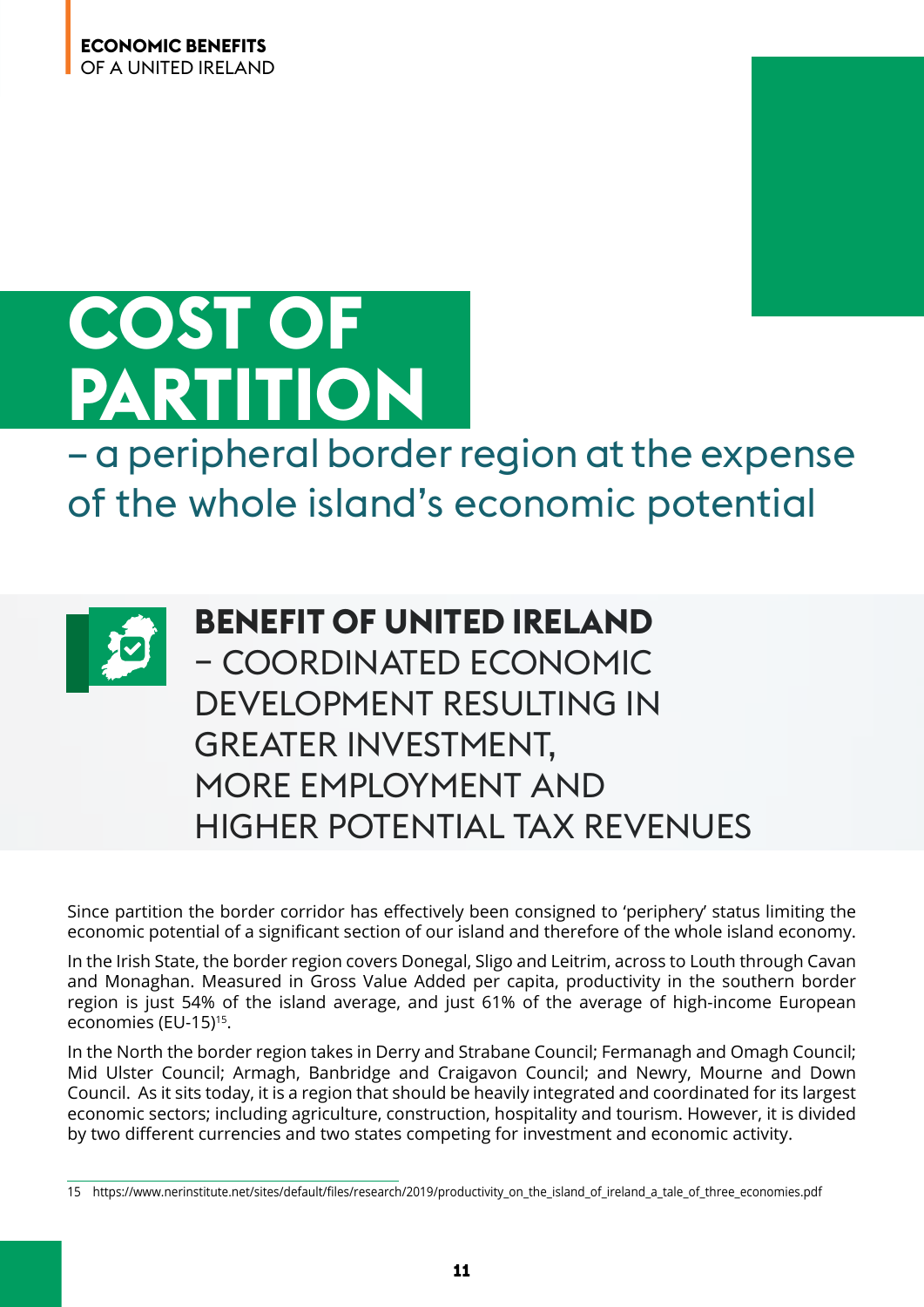**Gross Value Added per Capita by ROI and NI Sub-region 2014 as % of EU**

**Source:** CSO (2018a) & ONS (2017b)

| <b>Region/State</b>  | % of EU15 Average |
|----------------------|-------------------|
| Dublin               | 208.6             |
| South-West           | 156.8             |
| <b>Belfast</b>       | 136.8             |
| <b>ROI</b>           | 128.0             |
| Mid-West             | 97.9              |
| Mid-East             | 91.3              |
| West                 | 90.6              |
| South-East           | 85.0              |
| ΝI                   | 75.0              |
| East of NI           | 70.0              |
| Midland              | 63.8              |
| West and South of NI | 63.4              |
| <b>Outer Belfast</b> | 61.1              |
| <b>Border</b>        | 60.5              |
| North of NI          | 58.2              |

#### **Gross Value Added per Capita by ROI and NI Sub-region 2014 as % of All-Island Regional Average**

**Source:** CSO (2018a) & ONS (2017b)

| 185 | Dublin               |
|-----|----------------------|
| 139 | South-West           |
| 121 | <b>Belfast</b>       |
| 87  | Mid-West             |
| 80  | West                 |
| 75  | South-East           |
| 62  | East of NI           |
| 57  | Midland              |
| 56  | West and South of NI |
| 54  | Outer Belfast        |
| 54  | Border               |
| 54  | North of NI          |
|     |                      |

For example, the absence of a first class road and transport infrastructure in the north-west illustrates the economic difficulties which business faces in looking at investing in that region. Moreover, the wasteful competition and division arising from partition undermines the fortunes of both sides of the border region, spurning significant opportunities for more effective investment and efficient use of public resources. The result is an incoherent and unfulfilled economic development. The OECD in an important 2012 report<sup>16</sup> noted that 'distances are still an obstacle for all-island connections' and it extolled the benefits of more integrated cross-border development on the island of Ireland.

These peripheral areas, with natural human, economic and geographic synergies, are divided. Local Councils, Westminster, the Assembly and Executive and the Oireachtas - each with different powers, policies and resources - undertake uncoordinated, and sometimes competing, economic planning in a way that stifles the true post-unity potential of the region<sup>17</sup>. Take Donegal, for example, which is a prominent aberration of partition. Despite being a part of Ulster with the northern-most points of the island, partition has siphoned off the area from its natural and historic region for economic integration and development – the North West of Ireland. Instead, it is included alongside 'the West' of Ireland and other border regions from which it is entirely distant, geographically and economically. Irish unity would allow for a much more efficient and effective development of the area alongside Derry and the north-west region.

<sup>16</sup> https://www.oecd.org/cfe/regional-policy/The\_case\_of\_Ireland-Northern-Ireland.pdf

<sup>17</sup> Best & Bradley,http://www.crossborder.ie/pubs/journal6.pdf Bradley & Best, 'Bypassed Places? The post-Belfast Agreement Border region economy', Journal of Cross-border Studies, 6 (2011), 25-45.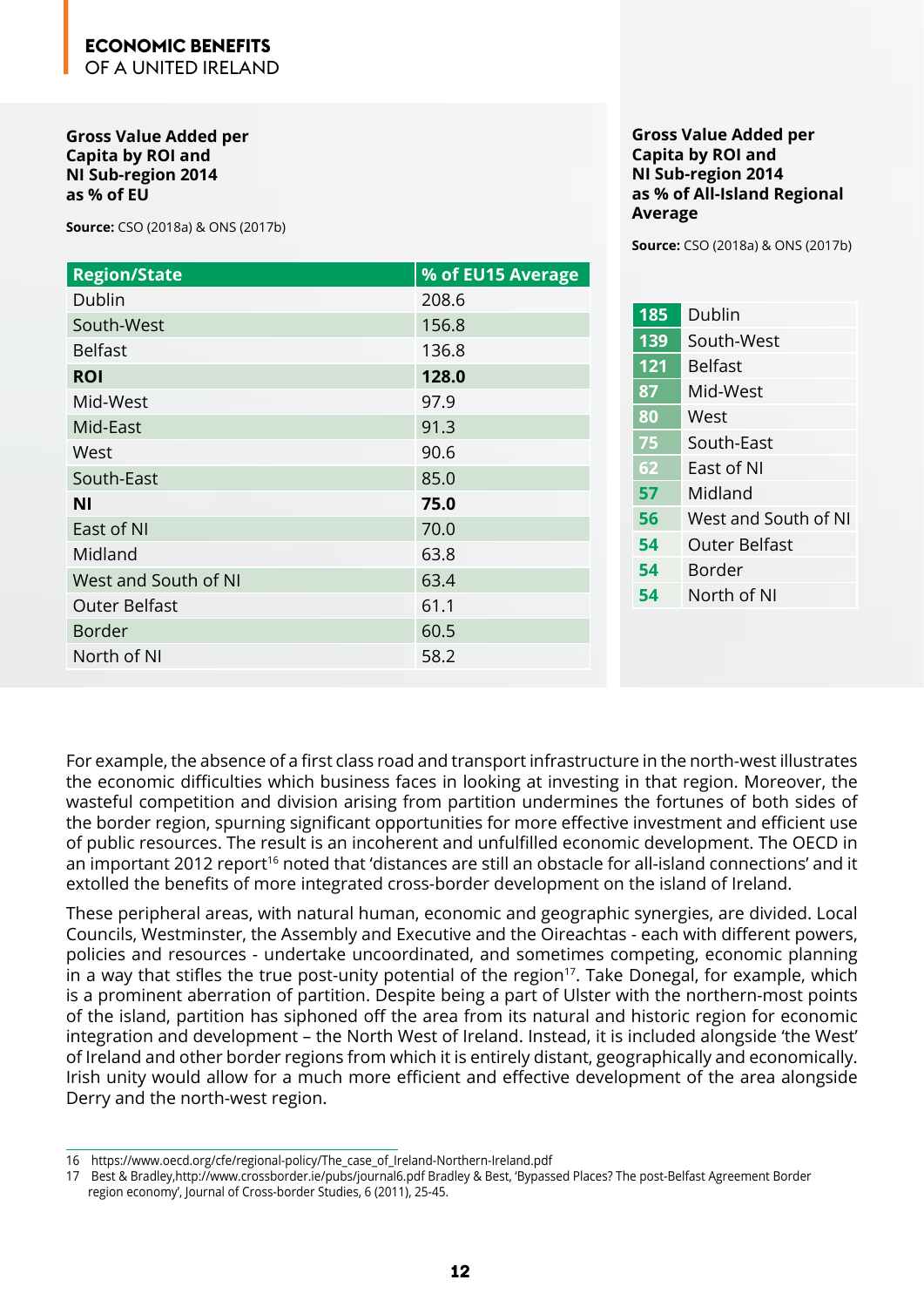The central point here is that the peripheral nature of the border region in both jurisdictions has undermined economic development there, resulting in low levels of domestic and foreign investment and poor-quality digital and physical infrastructure. For these reasons, Best & Bradley in their 2011 study of the border economy question if the border region is a 'bypassed place'<sup>18</sup>. In a further study they pointed to the decay in cross-border infrastructure since partition, and the many benefits of more integrated and strategic economic and infrastructural development<sup>19</sup>.

Partition has trapped the border region in a vicious cycle. Peripheral areas which are less productive than urban hubs such as Dublin and Belfast, for example, require public investment to improve infrastructure, which in turn improves productivity and stimulates more investment and economic activity. Without this public investment, this development doesn't occur. Private investors are discouraged by the poor quality broadband, mobile phone signal and transport infrastructure in the region. And therefore, uncoordinated and competing governments feel their returns will be more quickly realised by investing in already booming and infrastructure-rich regions. Indeed, the construction industry itself has warned for some years about the imbalanced and unequal nature of public capital investment and the economic impact of very low public investment in peripheral Irish regions<sup>20</sup>.

Irish reunification would allow for more coordinated and strategic economic development across the island and especially within the border region, attracting more investment, improved productivity, and with it enhanced essential infrastructure. In turn, this offers significant economic benefits across the island of Ireland, by way of public revenue returns, overall increases in output, and boosts in higher-skilled employment.

By unlocking the full economic potential of all regions on the island, Irish unity can also improve the overall tax revenues available to the state and therefore shore-up the finances available for public investment.

Two studies conducted before and after the Brexit vote by Dr. Kurt Hubner (2015<sup>21</sup>; 2018<sup>22</sup>) and others have already forecast the vast potential for increased economic growth if the economic opportunities of reunification are realised. Writing before Brexit, and taking account for the economic conditions of the all-Ireland economy in 2015, Hubner pointed to a boost in output (measured in GDP) in the order of €36bn within the first decade of reunification. Following the Brexit vote, he subsequently modelled a €23.5bn surge in output. With this increase in overall economic output and higher-skilled employment comes a direct boon in tax revenue available to the unified state.

There are also some particular peculiarities of partition that result in tax and economic inefficiencies on both sides of the border. Between 23,000 and 30,000 people routinely cross the border for work<sup>23</sup> <sup>24</sup>. Through their employment, these workers create output and value in one jurisdiction, and pay into the public finances of that jurisdiction in income tax, and some other more minor tax interaction. However, in returning home they are using the public services and infrastructure of the area where they live, but don't work. This places a natural pressure on these services, but the state concerned doesn't benefit from the economic activity or tax revenue contributed to fund these services, which is instead captured in the state where they work. Through Irish reunification anomalies of this kind would be rectified, allowing an all-island state to benefit in kind from the full employment and tax contributions of all workers on the island.

23 https://crossborder.ie/site2015/wp-content/uploads/2016/06/CCBS-and-Cooperation-Ireland-EU-Referendum-Briefing-Paper-4.pdf

<sup>18</sup> Bradley, J. and Best, M. (2011), Bypassed places? The post-Belfast Agreement Border Economy

<sup>19</sup> Cross Border Economic Renewal, John Bradley & Michael Best, 2012

<sup>20</sup> https://cif.ie/2017/04/03/low-investment-in-regional-infrastructure-leading-to-dangerously-imbalanced-economy/

<sup>21</sup> https://prcg.com/modeling-irish-unification/report.pdf

<sup>22</sup> https://issuu.com/mattcarthy5/docs/report\_costs\_of\_non-unification\_fin

<sup>24</sup> https://borderpeople.info/site/wp-content/uploads/Briefing-5-revision15June2016.pdf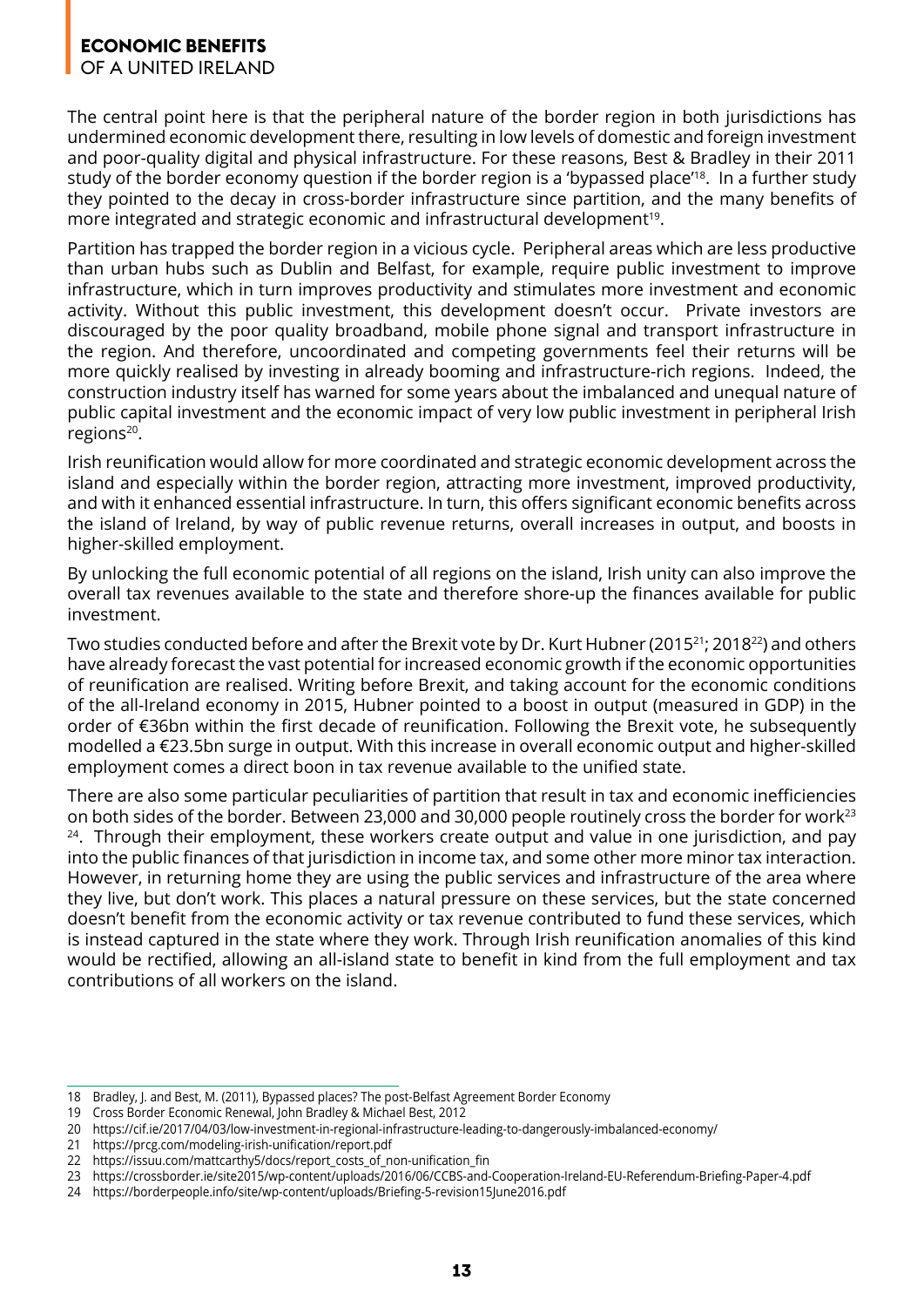# **COST OF PARTITION** – loss of EU membership for the North



The Good Friday Agreement created the conditions in which most people living in border areas could largely ignore the border as they went about their lives. North South co-operation and integration as a consequence of the peace process and the Good Friday Agreement was supported by the EU. Under Brexit this will end.

Brexit has ensured that only one jurisdiction on the island of Ireland will enjoy EU membership in the short term, with significant economic, political and community consequences and disruption. In April 2017, the EU asserted that in the event of reunification the North would automatically re-enter the European Union.

Early predictions about the impact of Brexit pointed to uniformly and severely negative economic consequences in both the north and south of Ireland. The political volatility in Britain in the years immediately following the Brexit vote in 2016 raised the prospect of a no-deal Brexit. In 2019, projections from the ESRI and several other think-tanks and researchers envisioned severe long-term (ten years or more) reductions in the output potential of the Irish economy in the event of a 'hard' or even 'no-deal' Brexit. These predictions estimated that the Irish economy would be between 2.3% and 7% smaller than it would have otherwise been in a long-term no-Brexit scenario<sup>25</sup>.

But while the threat of a no-deal Brexit was abated by the Withdrawal Agreement and the Irish Protocol, it is by no means eliminated. The Johnson government has been especially bullish throughout the

<sup>25</sup> https://www.esri.ie/system/files/publications/QEC2019SPR\_SA\_Bergin.pdf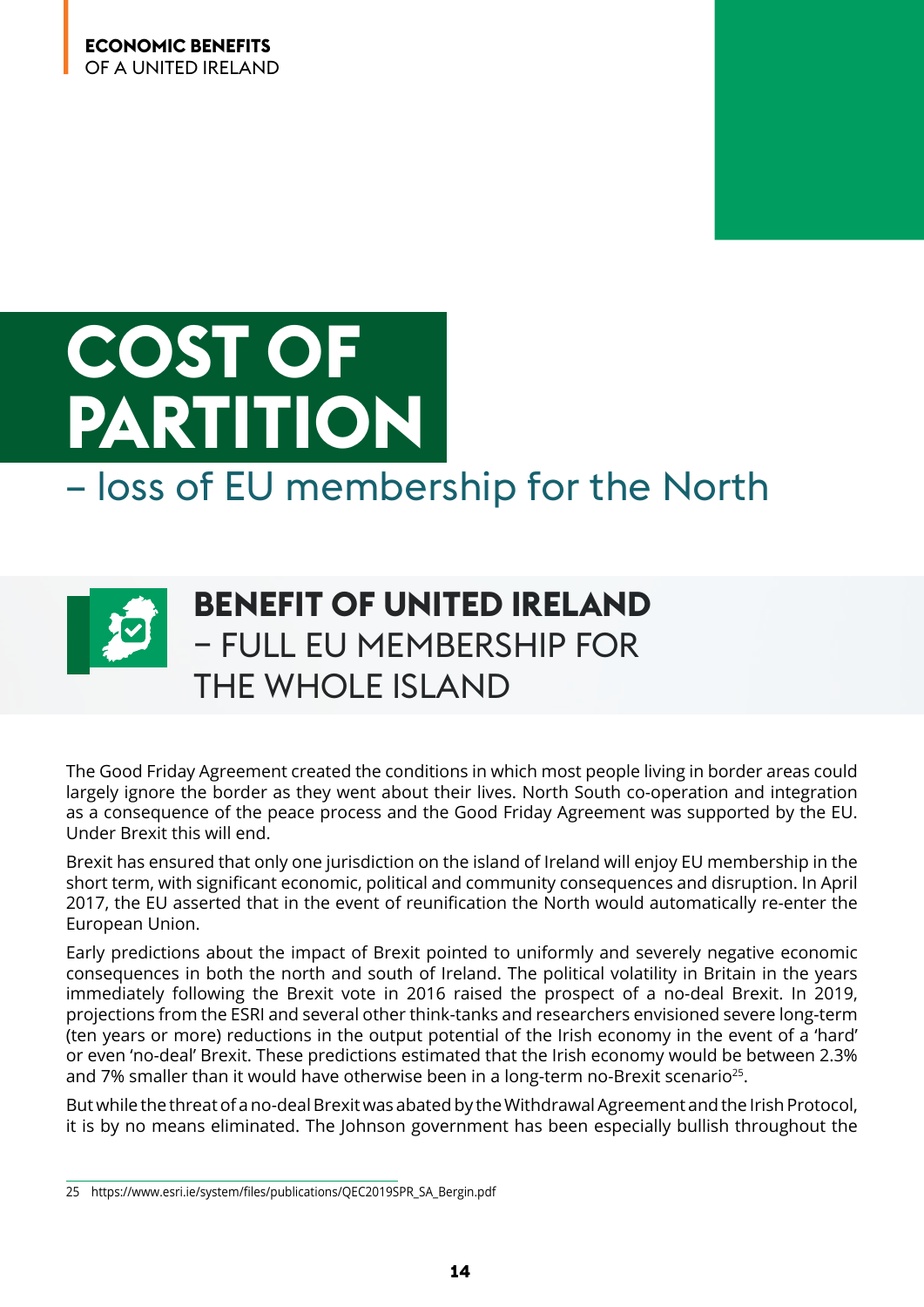negotiations constantly threatening to walk away if the EU doesn't concede its demands and begin trading under WTO rules. In September it introduced legislation – the Internal Market Bill – that will effectively breach international law.

Britain and the EU may yet fail to reach an arrangement on a comprehensive free-trade agreement. A study by Copenhagen Economics (2020) commissioned by the Department of Business, Enterprise and Innovation (DBEI) in the south of Ireland predicts a hit to total output of the Irish economy in the region of 3.2-3.9% than it would have otherwise been in 2030, with this prediction based on the text of the revised political declaration<sup>26</sup>. The same report makes clear that the threat of a 'nodeal' remains, and the corresponding hit to overall output would be twice as harmful, totalling 7% in foregone economic growth.

This is to be expected, given the close trading relationship between the islands of Britain and Ireland, and the level of economic integration between both jurisdictions on the island of Ireland. Furthermore, in whatever free trade arrangement transpires by the end of the transition period, all circumstances will result in increased non-tariff barriers and administrative burden for firms across Britain, and potentially the south of Ireland<sup>27</sup>.

Under the Irish Protocol trade in goods flowing 'north-south', and therefore into the EU, is covered by the EU's customs code, and some single market rules will also apply in order to avoid a regulatory border. The EU insists that customs checks are necessary on goods travelling from Britain into the North where those goods might travel on into the EU.

### **€4.725bn North-South €2.659bn South-North STATISTIC ON CROSS-BORDER GOODS & SERVICES TRADE ON THE ISLAND OF IRELAND Total cross Border Trade €7.384bn** All data 2018

For now, the Irish Protocol mitigates the threat of severe and immediate disruption to all-Ireland cross-border trade. In 2018, businesses in the North exported goods and services worth some £4.2bn to the south of Ireland, making it the largest non-British export market for firms in the north by a considerable margin<sup>28</sup>. However, any free trade agreement is likely to result in a decline in 'eastwest' trade flows. Studies estimate that even under a free trade agreement, flows of goods between the EU and Britain will fall by as much as 40%, with flows of services set to fall further by as much

<sup>26</sup> https://dbei.gov.ie/en/Publications/Publication-files/Assessment-economic-impacts-Ireland-EU-UK.pdf

<sup>27</sup> https://www.centralbank.ie/docs/default-source/publications/quarterly-bulletins/quarterly-bulletin-signed-articles/dealing-with-friction-euuk-trade-and-the-irish-economy-after-brexit-(conefrey-and-walsh).pdf

<sup>28</sup> https://www.nisra.gov.uk/sites/nisra.gov.uk/files/publications/Overview-of-NI-Trade-April-2020.pdf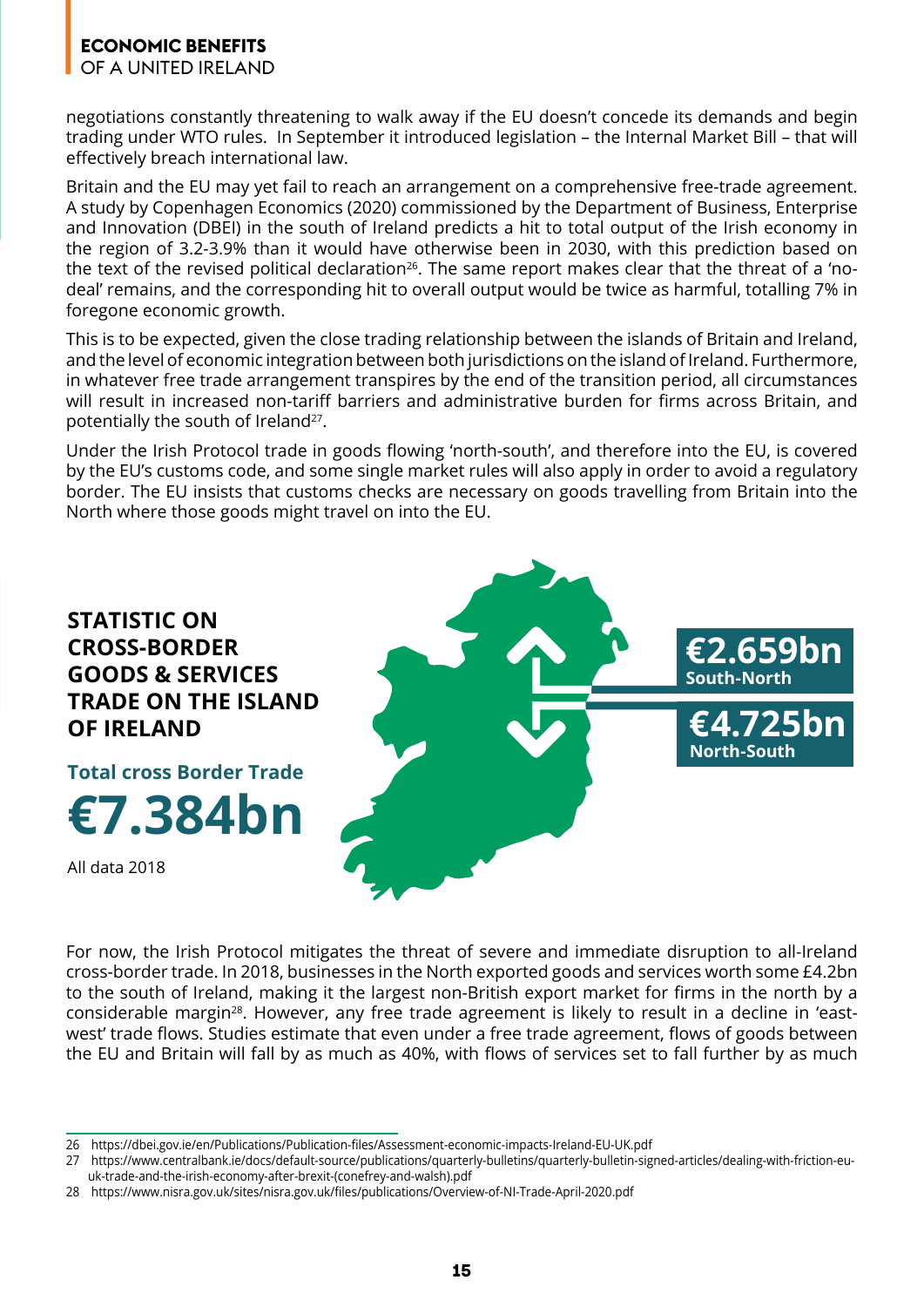as 60%<sup>29</sup>. Indeed, the Irish Protocol doesn't take account of cross-border trades of services critical to the Irish economy, including financial services involving entities from commercial banks to local Credit Unions, and there is uncertainty around the professional qualifications of occupations such as accountancy or architecture.

The customs and regulatory processes that could be introduced between a united Ireland EU member state and Britain could pose challenges for SMEs in the North. However, the benefits of unification including full membership of the EU outweigh this. The Southern state has two official languages – Irish and English. Being the only English speaking state in the Eurozone has been an economic advantage for the Southern state. As a result of Brexit it is now the only English speaking state in the European Union. This factor will be an incentive for private investment, especially US investment<sup>30</sup>. Irish Unity will enable the North to similarly benefit. Sinn Féin supports the Irish language. We continue to work for language equality in the North and across the island.

Despite the implications of Partition, north south trading is already growing. In 2018 cross border trade amongst Small and Medium Enterprises was at an all-time high and was valued at  $E6.5$ bn<sup>31</sup>. Figures also show that a greater number of businesses in the north now trade from north to south than to anywhere else including Britain. NISRA figures show that 8,631 businesses trade from north to south compared to 8,147 businesses trading from the North to Britain.<sup>32</sup> And this is the trajectory. The continued growth and increased value in north south trading has shown that the All-Ireland economy is becoming increasingly important and that this could be further utilised in the event of reunification.

How trade between the North and Britain would be impacted in the event of Irish Unity is less clear. The argument is regularly made by Unionists that Britain is the north's "most valuable trading partner", however that argument is primarily based on the value of trade between the North and Britain being higher than trade to anywhere else.

In reality, this assertion is open to critique as it overlooks the fact that in the north more businesses trade from north to south than from the north to Britain, it also overlooks the fact that at least a proportion of trades to Britain are reliant firstly on north south supply chains and intermediary trades during the manufacturing of goods. Around 39% of Cross Border trade is trade in Intermediate Goods.<sup>33</sup>

The assertion that trading between the north and Britain would be negatively impacted or that the north has more to lose in terms of trading with Britain in the context of Irish Unity is debatable and can be rebutted in numerous ways.

Firstly, it is important to note that the biggest disruption or threat to trade between the north and Britain is not Irish Unity but Brexit. As mentioned above the promises made by the British Government that there will be "unfettered" or entirely seamless trade between the North and Britain in the event of Brexit are inaccurate.

The Irish Protocol means that goods travelling from Britain into the island of Ireland will generally require the same checks in the north and in the south. The rules specifically state that only those goods entering the north from Britain which are 'at risk' of entering the Single Market will require checks. However, the identification of what constitutes an 'at risk' good is currently part of negotiations and it is possible that all or many goods from Britain will require checks. In reality this means that once Britain leaves the EU, it is likely that the traders in the North will have to sign customs declarations prior to trading products to and from Britain, for many small traders it is likely that they will look

<sup>29</sup> Hantzsche, A. and G. Young. 2019. "The Economic Impact of Prime Minister Johnson's New Brexit Deal." National Institute Economic Review, No. 250.

<sup>30</sup> Regan &Brazys, Leprechaun Economics

<sup>31</sup> https://intertradeireland.com/news/cross-border-trade-hits-new-high

<sup>32</sup> https://www.nisra.gov.uk/sites/nisra.gov.uk/files/publications/Overview-of-NI-Trade-April-2020.pdf

<sup>33</sup> Cross Border trade is in Intermediate Goods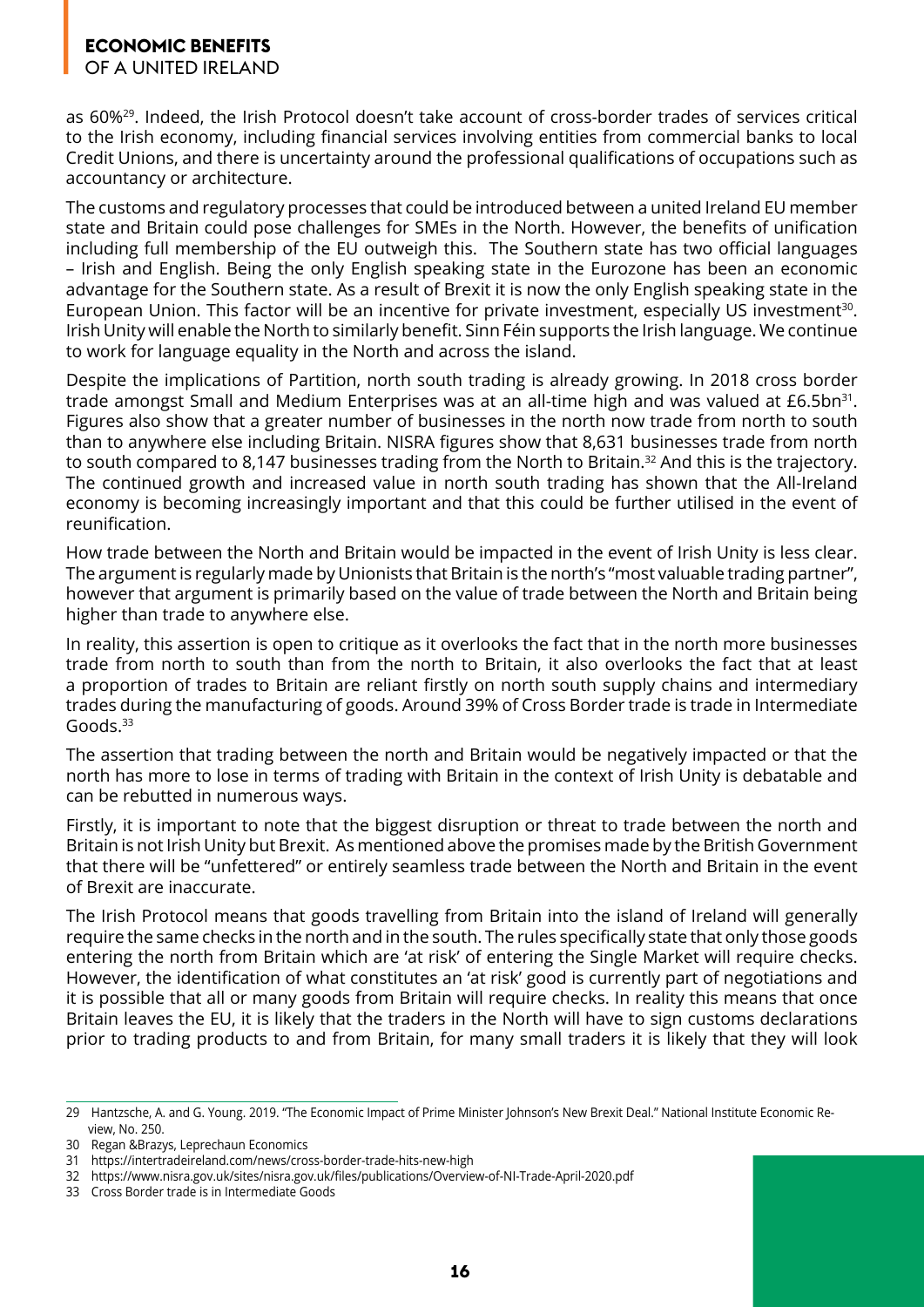beyond Britain for trading opportunities rather than incur customs costs and barriers associated with the British Market.

In the context of Irish Unity the checks on what are to be termed 'at risk' goods from Britain that are enshrined in the Protocol will remain unchanged, as the north would return to the EU and be still bound by single market rules on goods travelling from Britain. In the event of Irish Unity there would be no additional burdens in terms of these trades from Britain as the EU Rules on this are already applicable.

The perception that Irish Unity would lead to a decline in trading between the North and Britain is also debatable given that the North is already trading less with Britain despite being under British Rule.

NISRA figures from 2018 have shown that external sales between the North and Britain declined by 9.3% in 201834. This occurred despite the north being under British Rule, using a British currency and being part of what Unionists term as the UK Internal Market. The figures indicate that even in advance of tariffs being implemented northern businesses are becoming less reliant on trade with Britain. This is further evidenced by the fact that in 2018 the North's total exports (£11.2bn) were higher than its external trades to Britain (£10.6 bln), this meant that for the first time since survey records began in 2011, the north exported more goods to other countries than to Britain.<sup>35</sup>

It is also important to note that with Brexit negotiations ongoing the projected increase or decrease in trade between the North and Britain under a United Ireland, is largely susceptible to the terms of a future trade agreement between the EU and UK. Until the terms of this become clear it is difficult to assess the full impact on trade that Irish Unity would have.

Finally, there is no provision in the Protocol for free movement of people. Whilst it is stated that this will likely be covered by the Common Travel Area (CTA), this claim has no legal underpinning within the Irish Protocol. In any case, it is almost certain that such free movement will only cover British and Irish citizens and not those from other EU states. As a result, employers in the north could lose access to the EU labour market, which will be particularly damaging in the hospitality and agri-foods sectors, as well as the health service which could be left unduly exposed in the wake of the COVID-19 pandemic. It will also restrict cross-border movement for EU nationals for purposes of education, health, and childcare. This restriction on the all-Ireland travel of EU citizens for essential skills development and economic activity could create difficulties, particularly in border areas.

The North is also likely to lose access to amounts of funding and essential expenditure that had been relied on through transfers from the European Union if this is not compensated for in any negotiations. Initial indications point to British attempts to replace elements of Common Agricultural Policy (CAP) funding. Whether this materialises remains to be seen. It applies also to funding directed towards factors that are essential for long-term and 'high-road' economic development, including essential infrastructure, Research & Development (R&D) (through the Horizon programme), and green transformation funding. Re-entry into the EU will allow the North to gain access to vast quantities of investment capital, from the European Investment Bank among other sources, essential for the economic challenges of today and the future.

Reversing the negative effects of Brexit is an economic necessity. Irish unity would allow the North to enjoy full benefits of EU membership including access to the European market and to substantial funding and investment opportunities offered through EU programmes and institutions, while enabling further all-Ireland integration.

<sup>34</sup> https://www.nisra.gov.uk/sites/nisra.gov.uk/files/publications/Overview-of-NI-Trade-April-2020.pdf

<sup>35</sup> https://www.nisra.gov.uk/sites/nisra.gov.uk/files/publications/Overview-of-NI-Trade-April-2020.pdf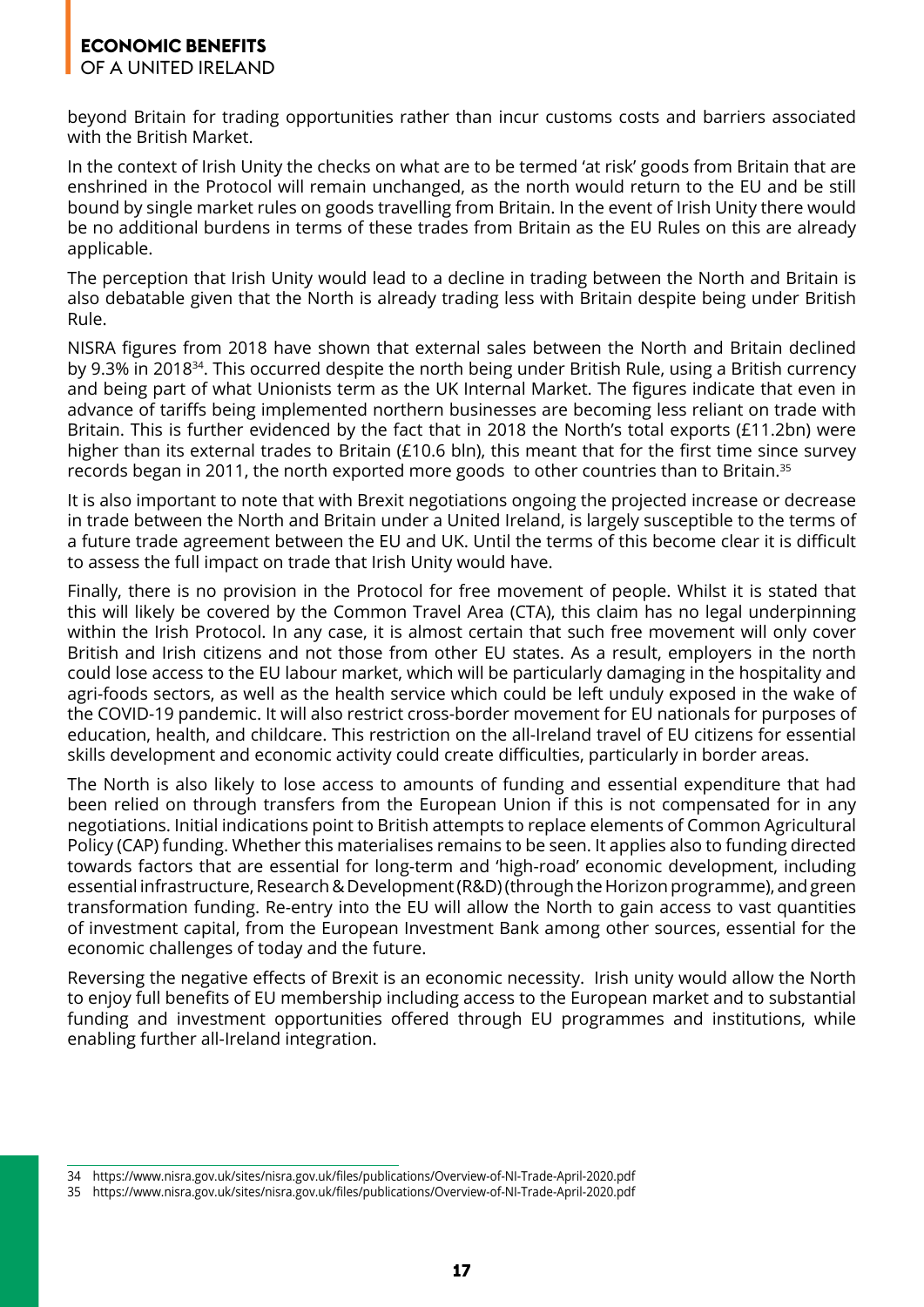



### **BENEFIT OF UNITED IRELAND** – MAXIMISE POTENTIAL OF THE GREEN ECONOMY.

## FOR A CLEAN, GREEN IRELAND.

Among the largest untapped avenues for growth potential in the Irish economy is the green economy. Despite having some of the most abundant renewable energy resources in the world, the green economy across the island has underperformed in comparison to other high-income states, and states in the developing world.

In economic terms the challenge of meeting our climate obligations is immense, even for a sovereign state with access to international bond markets, and access to fiscal levers to deploy this finance in innovative and effective ways. For a small state like the North, with significant economic weaknesses compounded by decades of economic isolation, and denied access to a meaningful scale of investment capital, the challenge may be insurmountable.

Irish unity is the route through which economic benefits of the necessary transition including green jobs and greater security of energy supply can best be realised. The benefits from economies of scale and all-island spatial planning apply equally to the green economy. To meet climate obligations and achieve a net-zero carbon society by 2050, as is required by the climate science, we need a vast array of, and rapid increase in, high-skilled green collar jobs, in construction, public transport, retrofitting, research & development of new technologies, environmental resilience, and policy development, among other things.

Partition means that the benefits of a transition to a zero-carbon economy will be dampened significantly, as both parts of the island compete against each other for private renewables investment while operating two incoherent and potentially conflicting green economic agendas. Furthermore, continued partition during this crucial opportunity for sustainable development across the island means that the wasteful and inefficient folly of back to back development of infrastructure will continue, particularly for the modern, innovative and likely expensive infrastructure required for the zero-carbon transition.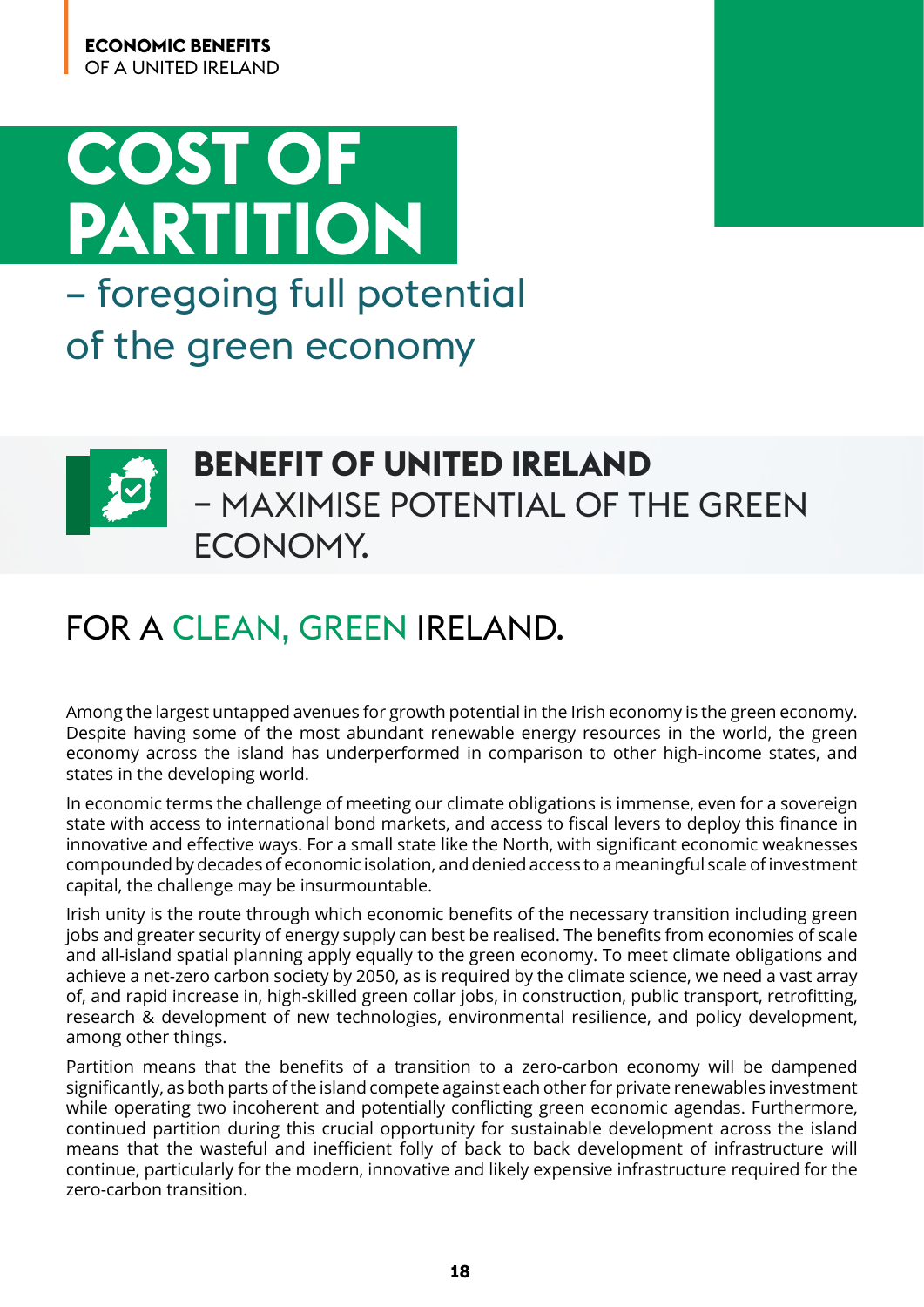# 80MtCO2 **2017**

 $\bigcap$ 

# **Net zero** by at least **2050**

In 2017 the island of Ireland produced 80 million tonnes of Carbon Dioxide (C02). According to the Intergovernmental Panel on Climate Change (IPCC) – the United Nations body for assessing the science related to climate change – the world must reduce this to net zero emissions by 2050 at the latest.

**Source:** 

**IPCC (https://www.ipcc.ch/2018/10/08/summary-for-policymakers-of-ipcc-special-report-on-global-warming-of-1-5capproved-by-governments/)**

**EPA (https://www.epa.ie/pubs/reports/air/airemissions/ghg/nir2019/Ireland%20NIR%202019\_Final.pdf) NAEI (https://naei.beis.gov.uk/reports/reports?section\_id=4)**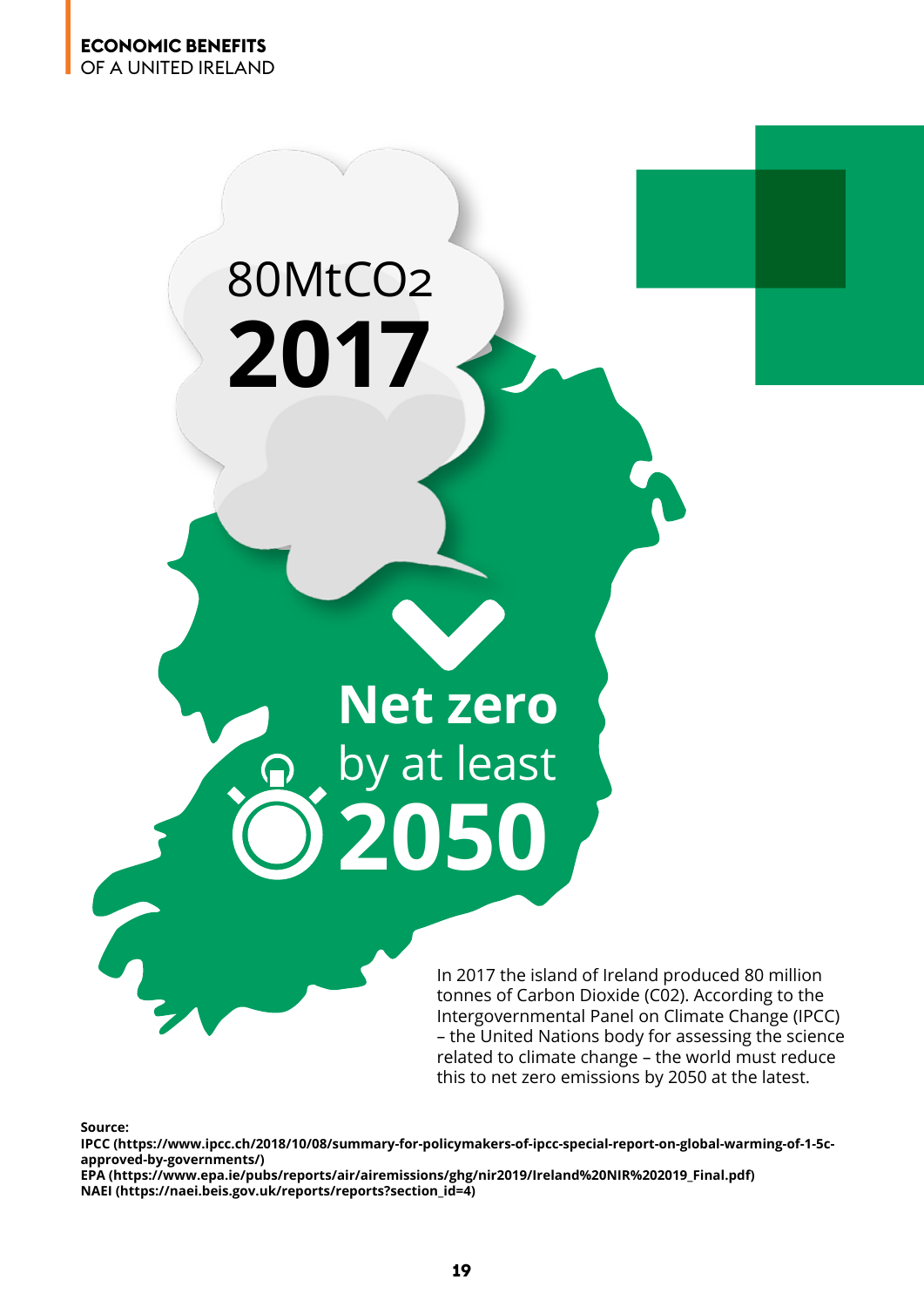# **WE CAN AFFORD TO UNITE IRELAND**

## – the subvention explained



### A UNITED IRELAND WILL BE MORE PROSPEROUS

The 'subvention' is the difference between the revenue raised and the money spent in the North. There has been much debate over its size.

According to the official statistics, £18.5 billion of revenue is raised in the North. However, economist John Fitzgerald demonstrated that this statistic underestimates the corporation taxes generated from businesses operating in the North by approximately £500 million. So the figure for revenue raised in the North should be increased to £19 billion.

Total expenditure is £27.9 billion. But spending on the military and defence, servicing British debt and overseas spending should be subtracted which reduces this figure to £25 billion.

This would put the subvention figure at £6 billion.

And it would be reduced further because £3.5 billion is spent on pensions. The people of the North have already accrued pension rights by way of their national insurance contributions. This fact was recognised by the then British Pensions Minister Steve Webb (7 May 2014) who during the debate on Scottish Independence referenced the rights of pensioners in Scotland. He stated:

"Yes, they have accumulated rights into the UK system, under the UK system's rules."

He said: "Take a Scottish person who works all their life and then retires to France... they still have an accumulated pension right in respect of the National Insurance they have paid in when they were part of the United Kingdom."

Therefore, the ultimate subvention figure will be determined by the outcome of negotiations. This figure will range from between £2.5bn to £6 billion.

**For a more detailed examination, see Appendix 1.**



http://budget.gov.ie/ Budgets/2021/Documents/ Budget/Budget%202021\_ Economic%20and%20 Fiscal%20Outlook.pdf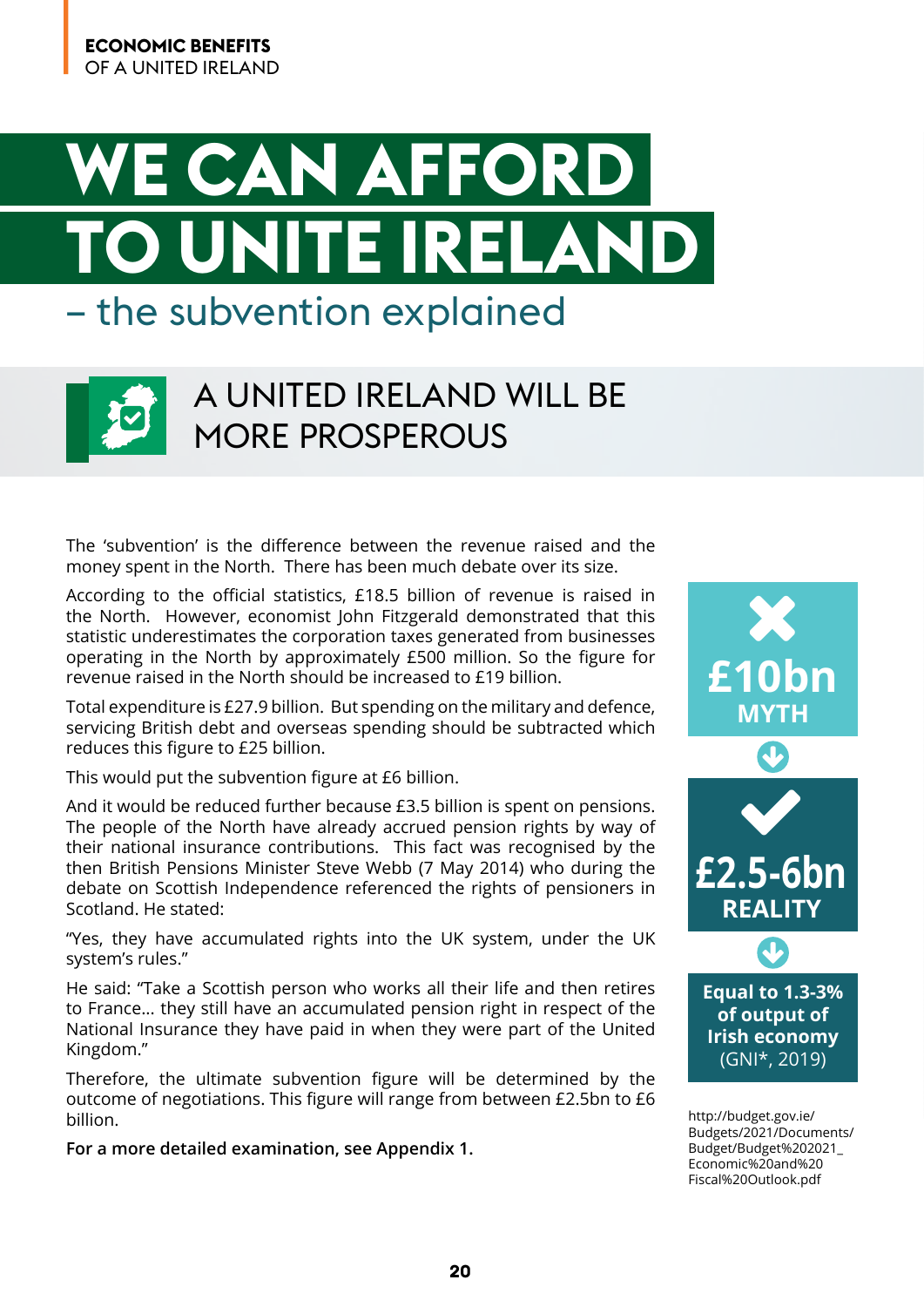# **WE CAN UNITE IRELAND**

## – the German precedent and role of the EU

The experience of German reunification serves as a useful example of how planned economic integration and investment, including from the EU, can substantially improve economic conditions in the smaller jurisdiction involved in transition. While the economic output and living standards of Germany's East have not kept pace with West German development, they have, by any measure, improved dramatically. East German GDP per capita was just 43% of the same Western measure in 1991. By 2008 it had risen to 71%<sup>36</sup>. When considered in a European comparison using the comparative measure of purchasing power parity (PPP in euros), East German GDP per capita rose faster than other more deprived European states, perhaps a fairer and more robust comparison than the industrial and economic powerhouse of then West Germany<sup>37</sup>. Much of this was assisted by considerable EU support including through structural funding totalling just shy of €18 billion<sup>38</sup>.

The role of the EU should be even more central in the case of Irish reunification. The Good Friday Agreement, around which the process of reunification is hinged, is an EU-endorsed treaty which has been materially supported by EU funding for two decades.

In April 2017 the EU asserted that in the event of reunification, the North would automatically reenter the European Union as a member. This simple but profoundly important guarantee means, in economic terms, the potential difficulty faced by Scotland which might have to negotiate membership of the EU in the context of independence, does not apply to the island of Ireland.

Direct support from the EU could come in the form of a bespoke funding mechanism designed to stabilise the process of reunification, however gradual this process may be. PEACE funding represents an already existing and very material example of such a fund, which has supported the peace process through investment in the North and the surrounding border area in the South.

EU funding can be divided between social and reconciliation funding, and direct capital investment to improve economic integration and coordination across the island, but particularly in the 'peripheral' border area.

<sup>36 &#</sup>x27;Rethinking the need for reunification', 2013, Seong-Joon

<sup>37</sup> Ralph M. Wrobel, "The Benefits of German Unification: A Review after 20 Years," Seminar "20 years of German unification and Korea's unification readiness" hosted by the Korea Institute for National Unification, October 5, 2010

<sup>38</sup> Wrobel, 2010 http://www.ordnungspolitisches-portal.com/Lehrmaterial/04\_03\_Wrobel-TheBenefitsofGermanUnification.pdf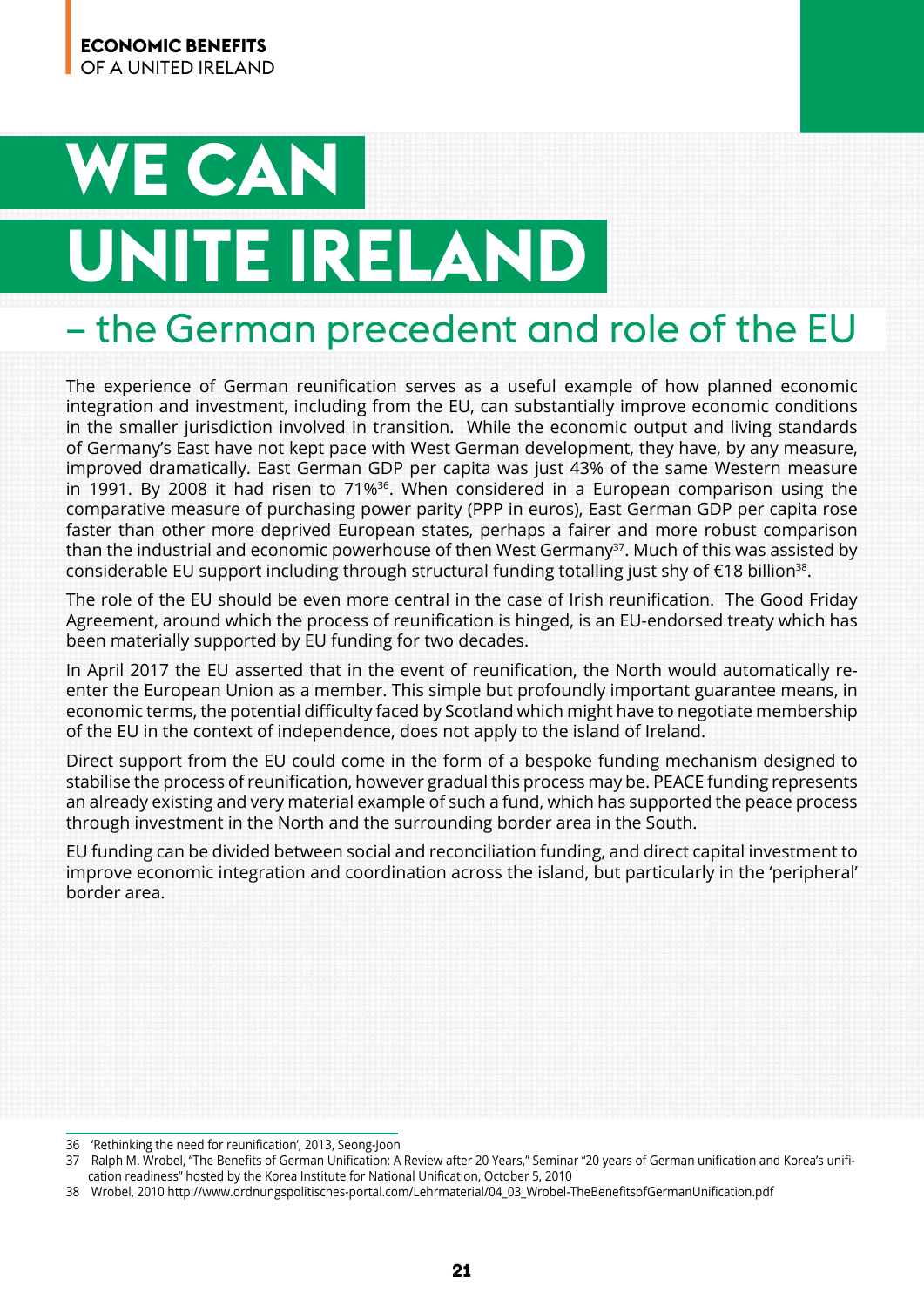# **Conclusion**

The issue of Irish Unity is now a main topic of discussion in Ireland and internationally.

Our aim in publishing this document is to inform that discussion on relevant facts about the economic benefits that will accrue from a reunited Ireland and add to the call for the Referendum promised in the Good Friday Agreement.

This document explains the economic consequences of partition, in particular for the border region and the North.

It advances the economic case that the entire island of Ireland will benefit economically from Unity. It is not a question about whether we can afford Irish Unity the fact is that we cannot afford partition.

Irish Unity and an all-island economy is the best way to build a prosperous Ireland.

A united Ireland economy would enjoy significant benefits by way of infrastructure, investment, taxation, and employment.

Brexit, the economic consequences of the COVID-19 pandemic, and the climate and biodiversity crisis, are best faced with a united Ireland economy operating to its full potential.

The time to begin planning to realise these economic benefits, and the broader benefits of reunification, is now. To fully realise and plan for an economic transition to a more equal, greener and healthier economy we must engage with these debates and plan for a different future.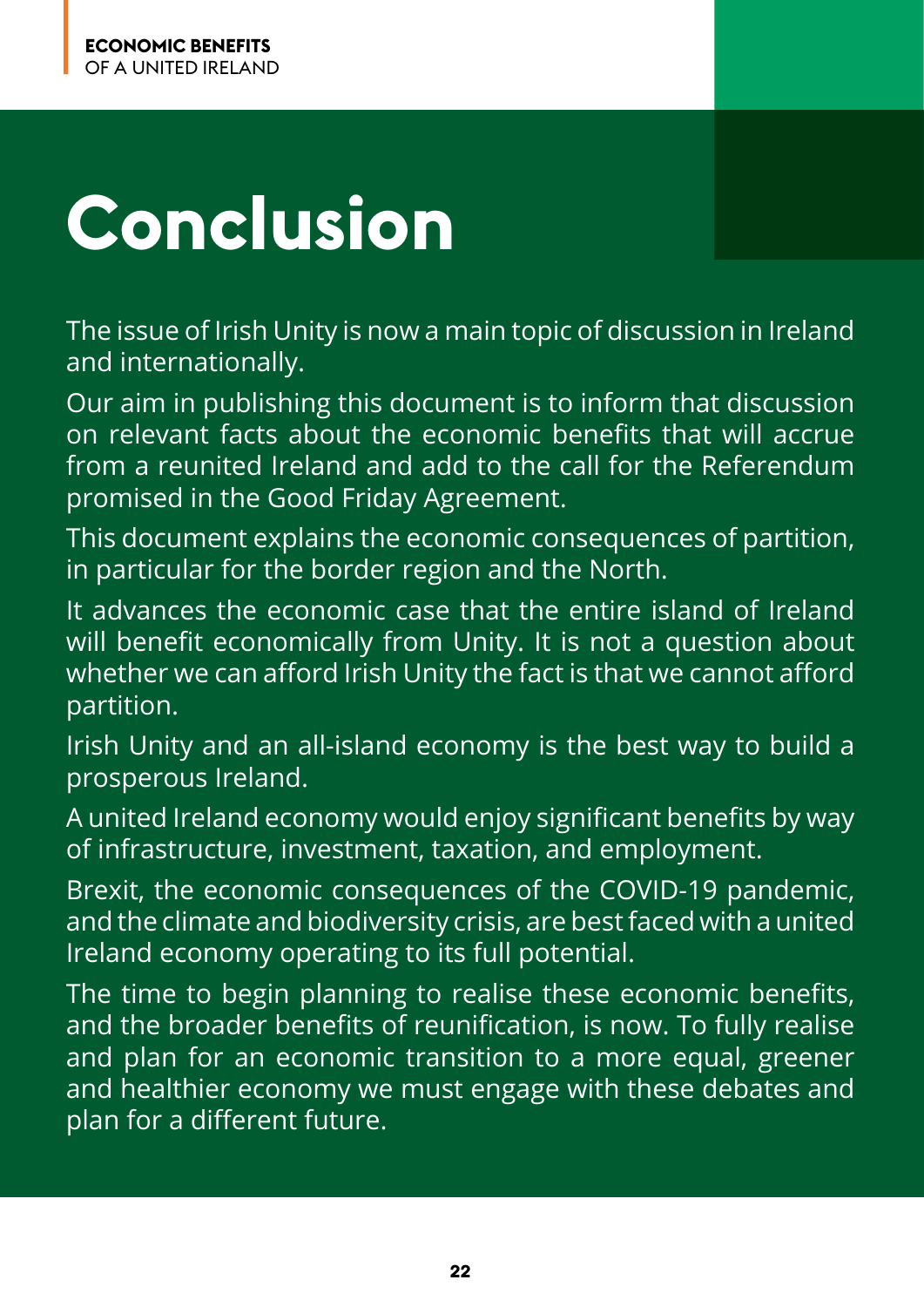## APPENDIX 1 – TECHNICAL NOTE ON THE SUBVENTION

The subvention refers to the difference between the revenue raised and the money spent in the North. We recognise that a deficit requiring subvention does exist, but it is not the £10 billion that some claim.

In this section, we examine the scale of the subvention that may be required upon reunification.

### **Table 1 - Public spending in the North of Ireland, 2018-19**

|                                      | £ billions |
|--------------------------------------|------------|
| Revenue raised                       | 18.5       |
| <b>Total Managed Expenditure</b>     | 27.888     |
| <b>Accounting Adjustments</b>        | 3.21       |
| <b>Total Expenditure on Services</b> | 24.677     |
| Identifiable expenditure             | 21.807     |
| Non-identifiable expenditure         | 2.105      |
| 'Outside the UK' expenditure         | 0.765      |

**Source:** Country and Regional Public Sector Finance 2018-19 Expenditure Tables, Office of National Statistics<sup>39</sup>; Public Expenditure Statistical Analyses 2020, British Treasury<sup>40</sup>

Table 1 breaks down the main pieces of public spending in the North, and we engage in detail with these terms below.

### **Total Managed Expenditure (TME)**

This is the main measure of public spending in the North and in Britain. But for reasons explained below, it is a misleading way for measuring public spending of the North's local public services that would exist in the event of Irish reunification.

It is also the main reason why people give a view of the subvention that is inaccurate.

It is the sum total of a) total expenditure on services, and b) accounting adjustments.

In 2018-19, this totalled £27.888bn.When subtracted from revenue said to be raised in the North (£18.5bn in 2018-19) a subvention figure of £9-10bn is arrived at.

But as detailed below, this is an ill-informed way of predicting the deficit that may exist in the event of Irish unity.

### **Total Expenditure on Services (TES)**

TES, is very similar to TME. TES added to 'Accounting Adjustments' (explained below) gives you the TME figure.

<sup>39</sup> https://www.ons.gov.uk/economy/governmentpublicsectorandtaxes/publicsectorfinance/datasets/countryandregionalpublicsectorfinancesexpendituretables

<sup>40</sup> https://www.gov.uk/government/statistics/public-expenditure-statistical-analyses-2020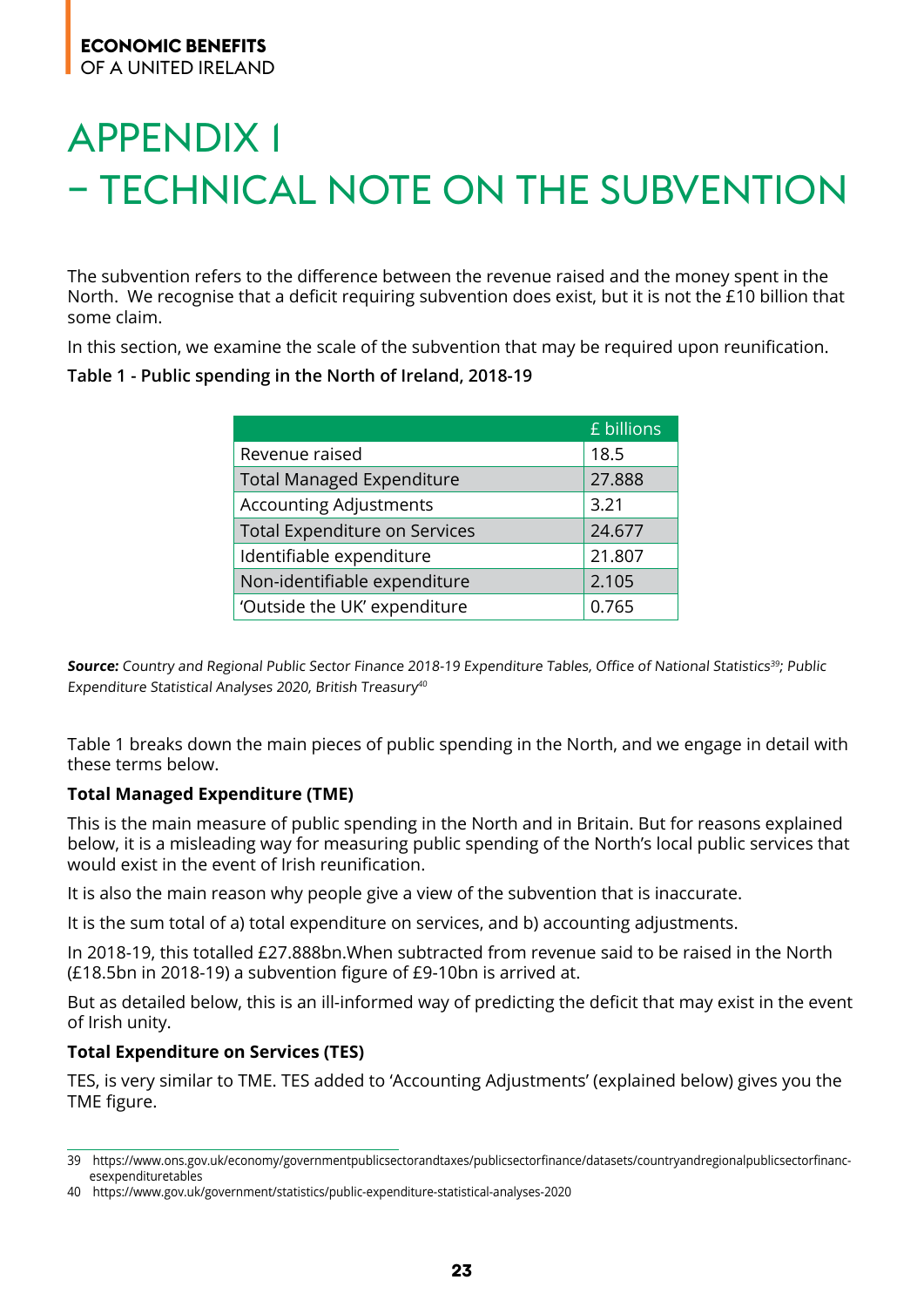### **ECONOMIC BENEFITS**

OF A UNITED IRELAND

'Total spending on services' is the sum of two types of spending in the North – identifiable spending (spending that actually takes place in the North), and non-identifiable spending (spending on British priorities for which thecosts are passed to the North).

The distinction between these two forms of spending, which are essentially accounting exercises, is at the heart of the subvention confusion.

### **Identifiable expenditure**

This is spending actually carried out by councils and the Executive in the North on essential day-today public services, social protection, and capital projects.

In 2018-19, identifiable spending totalled £21.807bn.

### **Non-identifiable expenditure**

No Council or Executive minister spends this money, just the British government.

These costs should not be simply lumped into a subvention figure.

For example in 2018-19, the British government passed on to the North a total net cost of £2.105bn in non-identifiable spending.

But this is after 'EU transactions' are included in the sums. Before this happens, the gross figure is £3.126bn<sup>41</sup>. Of this, the North was sent a bill of £1.12bn to fund the British military - among the most expensive in the world - and a further £1.6bn to help Britain pay down its colossal debt.

In other words, 87% of non-identifiable spending passed on to the North goes towards funding Britain's vast military and helping service its national debt.

### **Outside the UK**

This spending is essentially another 'non-identifiable spending'.

It is what the British government commits overseas, towards which the North is made to contribute.

Again, locally elected institutions in the North have no say in how this money is spent, but nonetheless official public finances show that the North is made to pay its share and as such it is therefore included in the misleading subvention figure of £9bn-£10bn.

### **Accounting adjustments**

The majority of the accounting adjustments relate to capital depreciation. It features as both an expenditure and as a balancing item on the revenue side. Discounting this would not have a net impact on the calculation of the subvention.

### **Discussion**

So where does all of this leave us in our efforts to accurately estimate the fiscal deficit in the North of Ireland?

We now know that the vast majority of all non-identifiable spending can be discarded in any credible subvention estimate, including British military spending as well as the diplomacy and political activities of the British government overseas. The Irish state already has a much smaller defence force and an overseas political presence.

We also know that TME is the wrong measure of expenditure to use.

Instead, identifiable spending of £21.807bn more accurately reflects real spending in the North.

<sup>41</sup> This isn't the final non-identifiable spending figure, and as such is included here for illustrative purposes.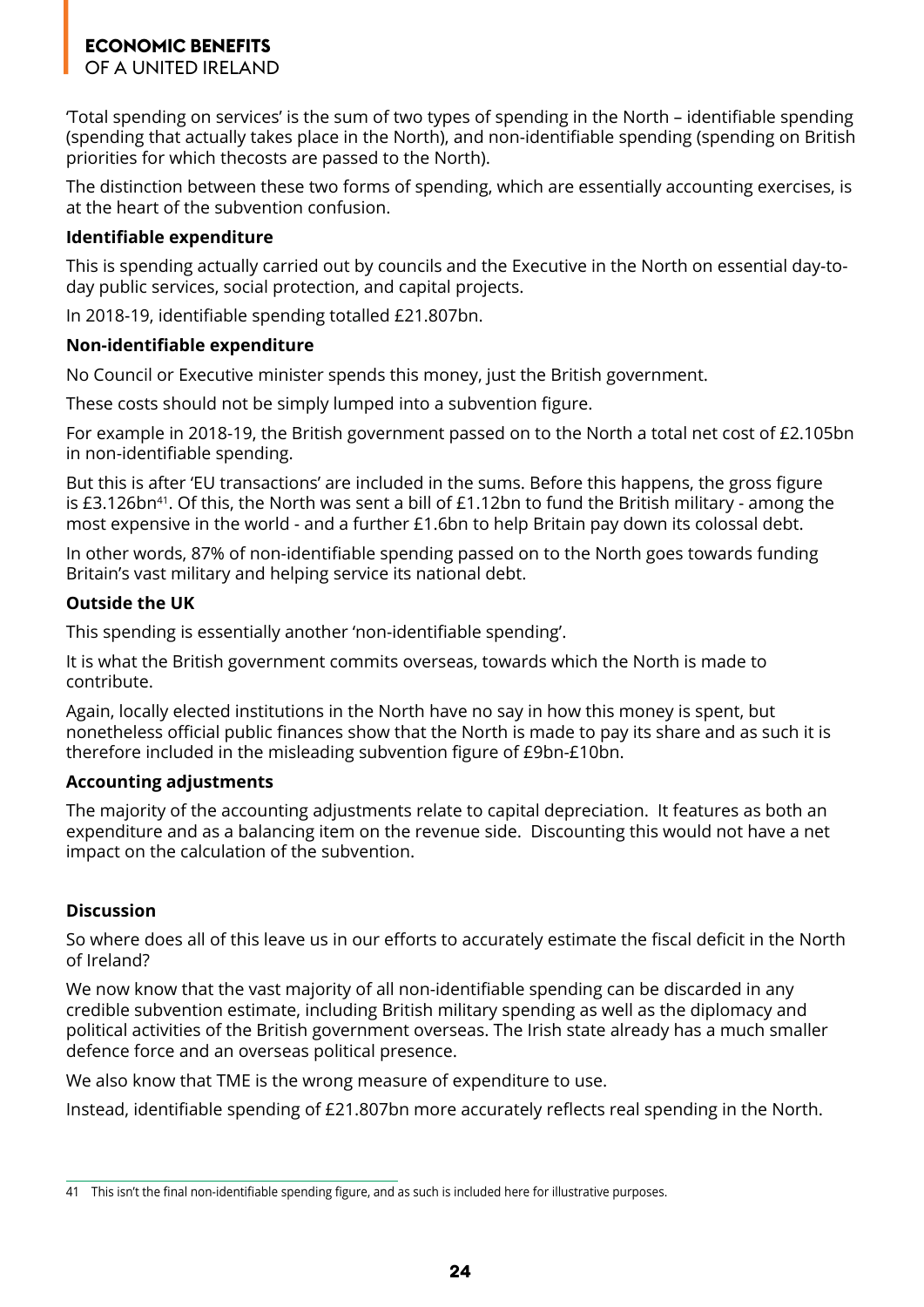When this total is subtracted from revenue of £18.5bn, an indicative subvention of £3.3bn arises. When about £3.2bn of accounting adjustments are included, we are left with a provisional subvention estimate of £6.5bn.

The purpose of this calculation is to determine the 'extra cost' of the North on the finances of the south of Ireland in the event of unity. Therefore, the issues of 'assets and liabilities' must be considered.

Some £3.5bn was paid out in pensions in the North in 2018-19<sup>42</sup>. Liability for the payment of the pensions for Northern Residents in the event of Unity will be subject to a negotiation between both Governments. This was confirmed and acknowledged by British Ministers during the Scottish Referendum when the issue of Pensions arose. Given that access to a British State Pension is based on a person's National Insurance Contributions as opposed to their Citizenship, it is arguable that the British Government is fully liable for paying the pensions of Northern Residents who have made National Insurance Contributions over a 10-year period.

When asked about whether Scottish Citizens would still have a right to a Pension at all in the event of Scottish Independence, the then British Pensions Minister Steve Webb<sup>43</sup> (7 May 2014) stated:

"Yes, they have accumulated rights into the UK system, under the UK system's rules."

He said: "Take a Scottish person who works all their life and then retires to France... they still have an accumulated pension right in respect of the National Insurance they have paid in when they were part of the United Kingdom."

Asked whether citizenship would matter, Mr Webb told MPs:

"Citizenship is irrelevant. It is what you have put into the UK National Insurance system prior to separation. Answer [for example] 35 years, that builds up to a continued UK pension under continuing UK rules. They are entitled to that money. The question is, who is paying for it, and how is that [cost] split?"

So, depending on the outcome of any negotiation this will further reduce the subvention substantially.

Finally, £18.5bn may be an underestimate of revenue raised, given the way in which these estimates are produced.

For example, the 'national gross operating surplus' of the economy in the North (i.e. the sum total of all private profits in the economy) in 2012 was 2.3% of the British economy. But in 2016, just 1.4% of corporation tax revenue from profits across the British economy were attributed to the North.

If a more accurate measure of profits was used, such as 'national gross operating surplus', then corporation tax coming from the North could be underestimated to the tune of up to £500m . This would have a further impact on bringing down the touted subvention figure.

So the real cost of the subvention sits somewhere between £2.5bn and 6bn with the strong likelihood that it will be closer to the lower end. And this is before we even consider the extremely positive impact that economic growth arising from decision making by locally elected representatives, bespoke economic planning and co-ordinated economic development would have on the subvention in the event of Irish unity.

<sup>42</sup> https://assets.publishing.service.gov.uk/government/uploads/system/uploads/attachment\_data/file/901406/CCS207\_CCS0620768248- 001\_PESA\_ARA\_Complete\_E-Laying\_\_002\_.pdf - page 172

<sup>43</sup> https://www.bbc.co.uk/news/uk-scotland-scotland-politics-27309215